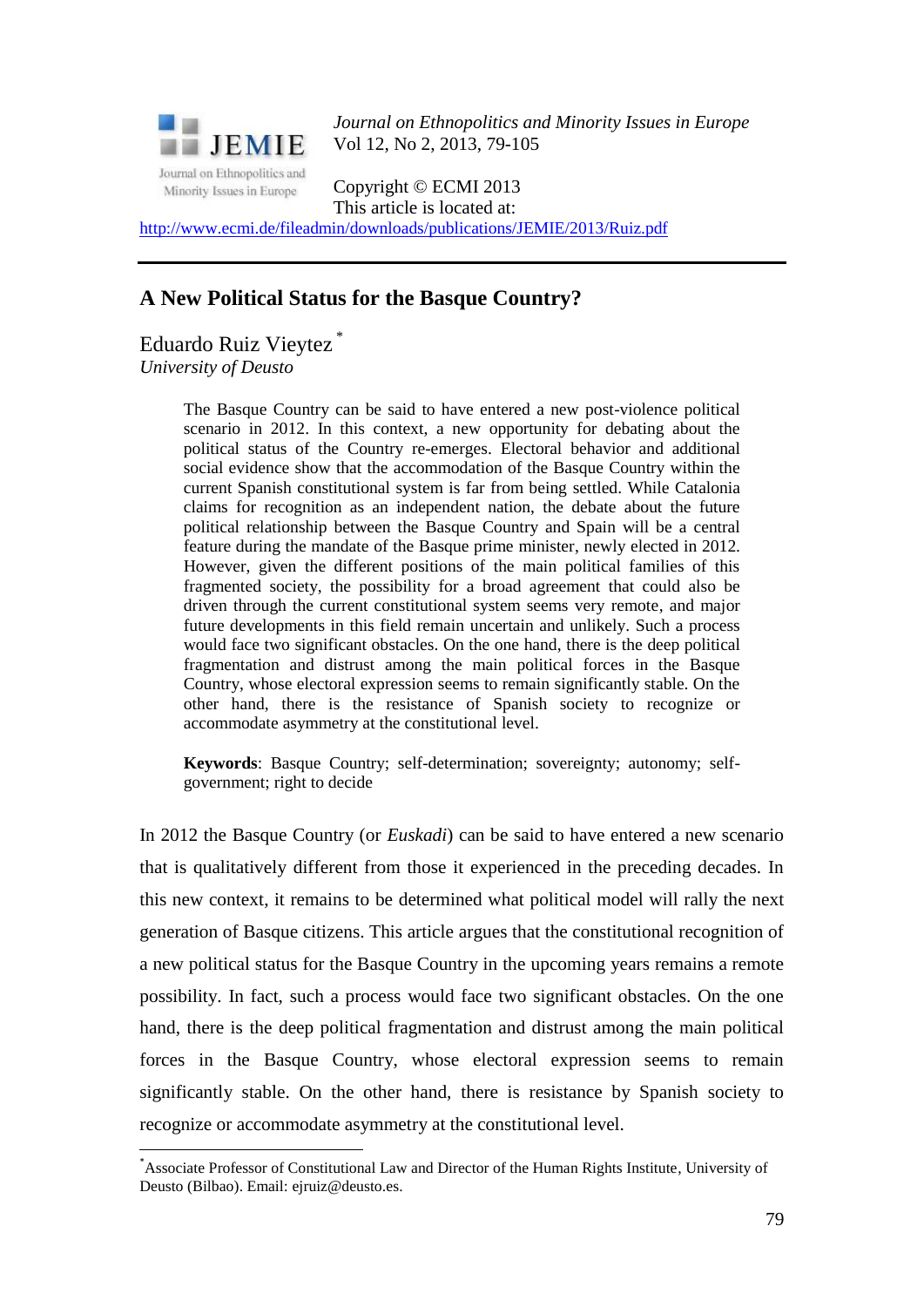This article is divided into four sections. First, I describe the main features of the current political context in the Basque Country as a framework for discussion around the right to decide. Second, I outline the Spanish perspective on the debate, and particularly about the existence and accommodation of national asymmetry in the Spanish Kingdom. Third, I refer to the legal and political obstacles for the recognition of the right to decide for the Basque people. Finally, I provide some conclusions by looking at possible future scenarios in the region.

## **1. A new scenario for the Basque Country**

The most significant change and the most important step taken in the recent history of *Euskadi* is undoubtedly the ending of the cycle of political violence.  $ETA<sup>1</sup>$  was founded in 1959, in the darkest period of Francoism, as a new expression of Basque nationalism to resist dictatorship and repression from a secular and left-wing orientation. It soon started developing violent actions, which increased in the face of repression by the State or para-State formations. The period of explicit violence lasted for 40 years. After different periods and provisional ceasefires, in October 2011, ETA formally announced its decision to unilaterally end their use of violence. Once ETA violence, and by extension other types of violence, have disappeared, it will be necessary to focus on the peace and reconciliation processes required to consolidate the new stage and achieve a degree of social normality. However, the mere fact that direct violence has been halted constitutes a historical qualitative change for the Basque Country.

A second important factor that emerged in 2012 is the ending of a cycle of volatile political alliances. The years 2012-2013 also marked the end of a political cycle as well as, almost certainly, an even longer political period made up of several cycles. In the recent history of the Basque Autonomous Community (BAC), we saw an initial cycle of institutional domination by the  $PNV<sup>2</sup>$  from 1980 to 1985. Between 1985 and 1998 a second cycle took place in which the PNV and the  $PSE<sup>3</sup>$  formed the central axis of Basque politics. Though initially balanced, the leadership later tilted in favor of the PNV, allowing it to form occasional alternative government coalitions (the PNV-EA<sup>4</sup>-EE<sup>5</sup> coalition of 1990-91), while primarily relying on the PSE to achieve institutional stability, and from time to time bringing on board some minor players (the EA and  $IU^6$ ) which would go on to give their backing to form a government at a subsequent stage. The third cycle beginning in 1998 resulted in pro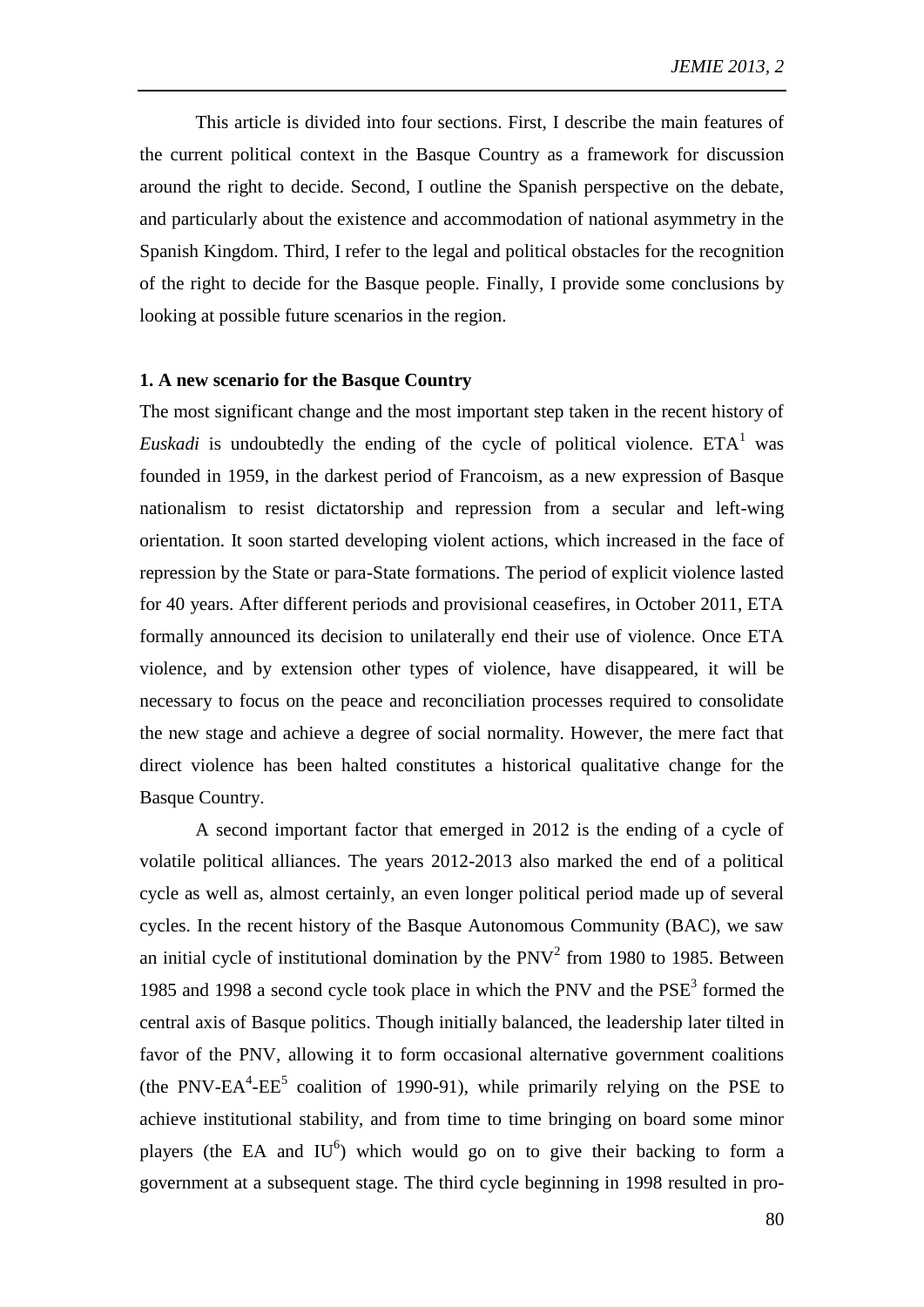sovereignty governments headed jointly by the PNV and EA, together with support from the Basque nationalist left (*izquierda abertzale*) 7 and IU later on, and with coordinated opposition provided by the  $PP<sup>8</sup>$  and PSE. The latter in turn governed between 2009 and 2012, as soon as they had the chance to bring the previous cycle to a halt. However, in 2012 some normality returned to the Basque political map, culminating in elections to the BAC in October. As a result, the Basque nationalist left returned to all institutions and four clearly-defined political forums were established: the PNV, *Bildu*,<sup>9</sup> PSE and PP, none of which show any clear signs of reaching absolute majority in order to govern with comfort or clarity. Rather than being a new cycle, this represents a new period in which new possibilities are opened up, leading to either the quasi-permanent collapse of four political sectors that are unable to work together on a stable basis or a gradual move towards consensus, which could pave the way for a new political culture.

On a different level, the ongoing economic crisis that affects both Spain and the Basque Country provides an opportunity to implement new social models. *Euskadi* has favored a model that envisages the opening up of the economy to external markets, a low level of public debt, cleaning up of the banks and a strong social welfare tradition (Keating, 2012: 22), as well as inter-institutional agreements (*e.g.* investment and research plans, the Bilbao Ría 2000 public company,<sup>10</sup> etc.). This model has proved to be relatively successful compared to the Spanish model. That does not mean that the consequences of the crisis have not been harshly felt in Basque society. The necessary economic recovery calls for a rethinking of the political and social model towards which the coming generations should be striving. Careful consideration also needs to be given to modernizing the way in which the welfare State and the public administration model operate in the Basque Country. In this respect, the profound social transformations that have also taken place over the past 30 years, particularly concerning demography, mean that some of the old ways of thinking are no longer valid. This makes it necessary to update the basic social and political consensus.

All of this is taking place while Spain and *Euskadi* experience specific challenges. First, Spain is suffering from a degree of "constitutional fatigue", a form of weariness towards discussions about sovereignty, constitutional reform, consensusseeking, etc. This is coupled with the constant political deadlock, which has provoked large segments of the public and led large sectors of society, especially young people,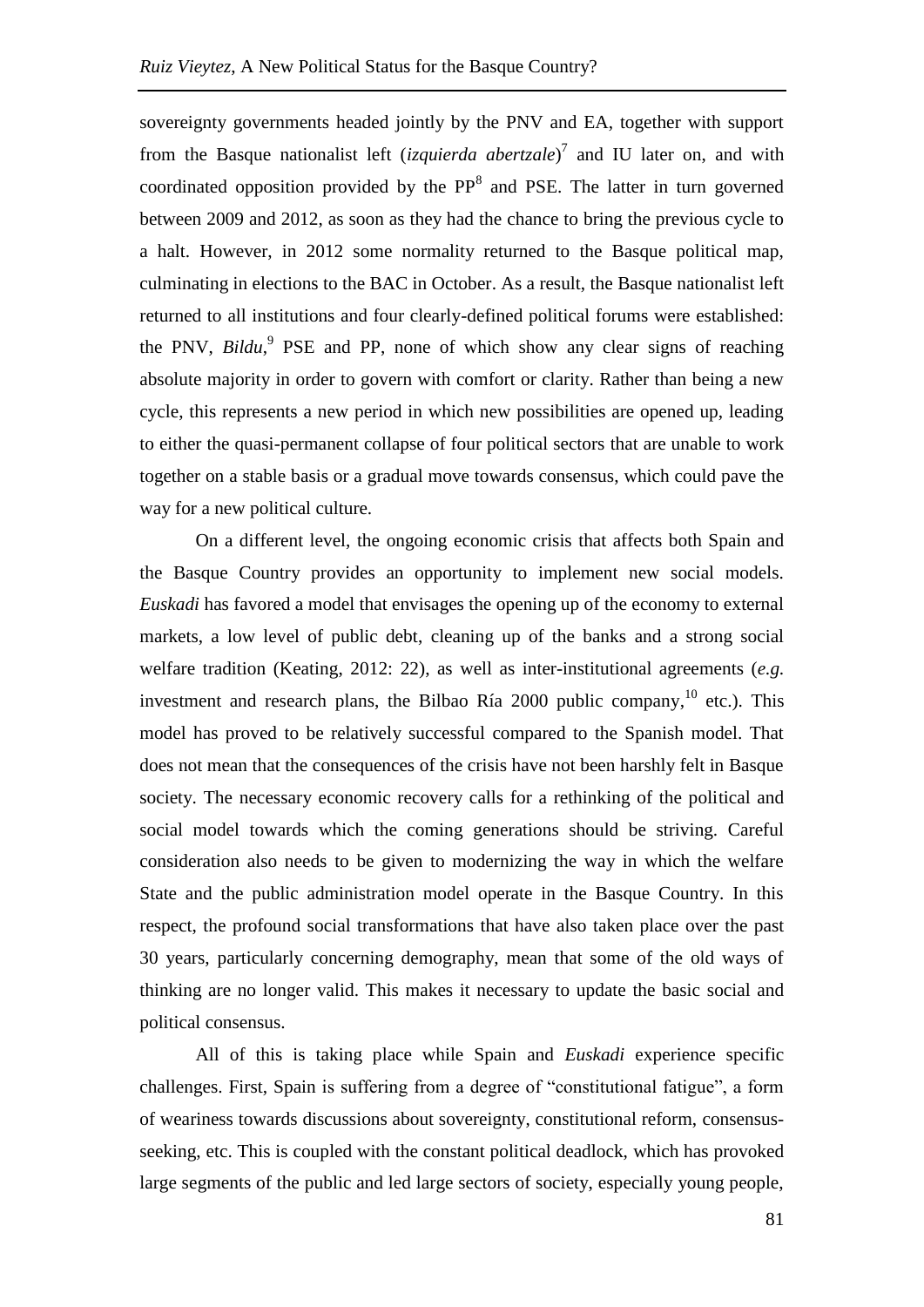to become depoliticized. <sup>11</sup> Second, *Euskadi* can be described as a politically fragmented society, divided into several political groups whose relations are usually founded on distrust. Basque society is divided in terms of both culture and identity, and it is one in which citizens have no shared basic points of reference. Some of the political projects facing the four main political forces are antagonistic and contradictory to one another. In other words, there is no satisfactory meeting point for them all, a situation which should also be seen as forming part of the political landscape. As far as sovereignty, in particular, is concerned, the various projects are fairly incompatible.

The political culture is one of distrust, in which any victory or success achieved by one is interpreted as defeat or failure by the others and a win-lose mindset prevails, in a context where sometimes different political groups defend contradictory developments. Furthermore, political issues connected with sovereignty, territoriality, symbols and language are addressed as matters of honour, thereby leading political forces to adopt extreme positions and emphasizing the victory/defeat interpretation. This is because in *Euskadi* a fairly explicit struggle over collective identity and feelings of belonging takes place, where institutions or the media can be used to fuel ideas and antagonisms. Despite this, the ending of political violence provides a new opportunity to relax these divisions and feelings of belonging.

The new political cycle, in which violence and the threat of the use of force are no longer present, means that the substantive debate occupying Basque society can be clearer and couched in exclusively political arguments. The electoral programme put forward by the Basque Prime Minister (*Lehendakari*) Iñigo Urkullu (PNV), the winner of the October 2012 parliamentary elections, included securing a new political status for *Euskadi* by 2015, based on the recognition that the "right to decide" is available to Basque citizens.<sup>12</sup> This is the position of PNV, although the concrete outcome of this process and the real meaning of that new political status have not been defined. It is effectively a vague form of confederal relations between Spain and the Basque Country, but still lacking in legal and political clarity. All that is known is the basic political orientation of the main parties in relation to their stance to independence: the PNV attracts votes of different sectors whose common standpoint is the right to self-determination of the Basque people, or right to decide (albeit with different positions in respect to outcomes); the *Bildu* coalition is dialectically committed to independence, while the Spain-wide parties, the PP, PSE and UPD,  $^{13}$  are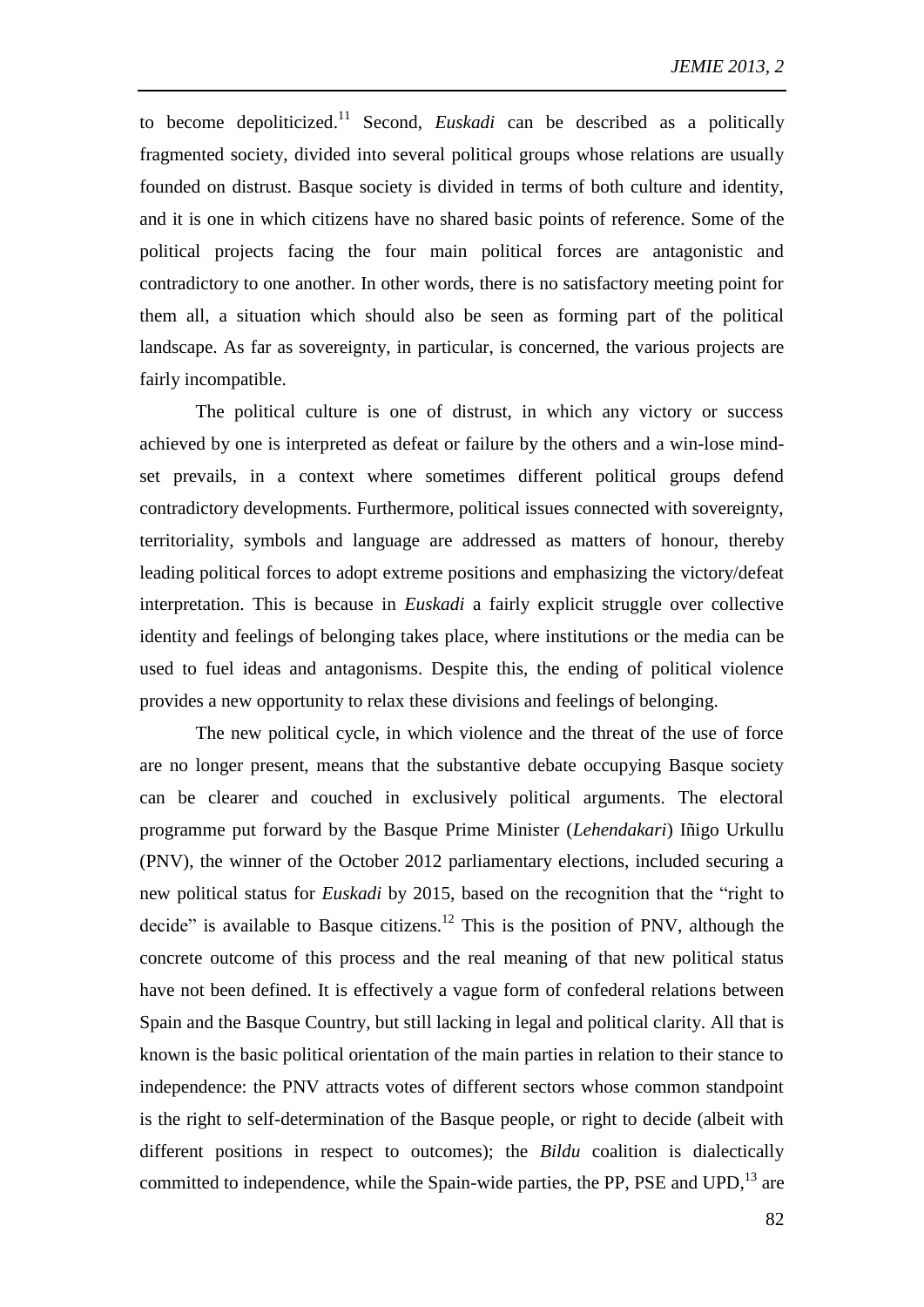opposed to it. For their part, *EzkerBatua* and *EzkerAnitza* have supported the right of Basque society to freely decide its own future, though opting for federal rather than secessionist solutions.

<span id="page-4-0"></span>Although the economic crisis is acting as a kind of thick fog that prevents the sovereignty debate from being seen clearly, the truth is that the debate is still waiting to see how the current legislature evolves and how the secessionist process taking place in Catalonia develops.<sup>14</sup> Like the Basque Country (and Galicia), Catalonia is one of the "historical nationalities" of Spain.<sup>15</sup> Discussions are currently centred on the concept of the right to decide for these "nationalities", an expression which seems to have already become established within the political and academic debates that are ongoing in connection with the Catalan situation and, by extension, the Basque one.

## **2. Territorial organization of the Spanish State and its asymmetry**

Spain is a country with a strong national identity. However, feelings of Spanish national identity are contested in Catalonia and the Basque Country. Figures show that Spanish identity is given less importance or denied by a significant number of those living in the Basque Country and Catalonia, while the figures for other regions are significantly different.

|                                                                          | <b>Andalusia</b> | Catalonia | <b>Basque</b><br>Country | Galicia |
|--------------------------------------------------------------------------|------------------|-----------|--------------------------|---------|
| Only feel Spanish                                                        | 5.9              | 5.3       | 3.5                      | 4.7     |
| Feel more Spanish than a<br>member of their Autonomous<br>Community (AC) | 12.1             | 8.9       | 5.0                      | 6.4     |
| Feel both Spanish and a<br>member of their AC                            | 61.6             | 47.3      | 31.3                     | 58.9    |
| Feel more a member of their<br>AC than Spanish                           | 17.1             | 19.0      | 22.0                     | 22.8    |
| Only feel a member of their<br><b>AC</b>                                 | 1.4              | 11.6      | 32.7                     | 5.2     |
| Don't know/No reply                                                      | 1.8              | 8.0       | 5.5                      | 2.0     |
| Total (No.)                                                              | 3,200            | 2,000     | 1,200                    | 2,000   |

*Table 1: Subjective national feelings of citizens (as percentages)*

Source: *Observatorio Político Autonómico, año 2008* [Regional Political Observatory, year 2008], Universitat Autònoma de Barcelona-Universidad de Granada-UPV-Universidade de Santiago de Compostela, Barcelona, p. 38. Available at: [www.opa151.com.](http://www.opa151.com/)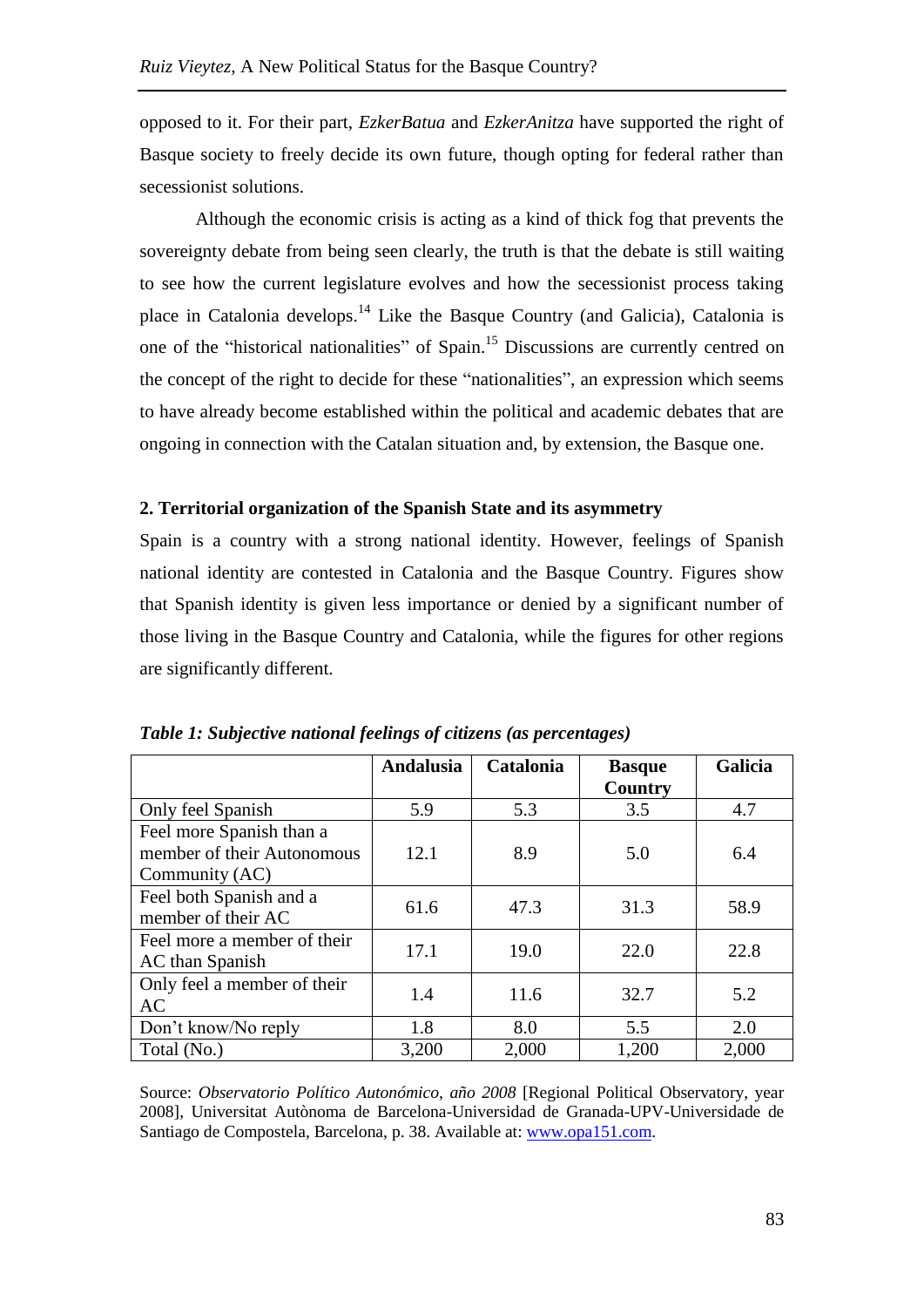Spain has in fact a multinational political reality, even though it is significantly asymmetric and uneven. Indeed, only in Catalonia and the Basque Country do the majority of the population see Spain as a multinational country. However, when it comes to Spanish society as a whole, Spain is seen as a nation by the majority (63%), while only 18% regard it as a multinational State and, more ambiguously, 16% simply see it as a State (Llera, 2009: 312). Once again, the views of those in Catalonia and the Basque Country differ significantly from the rest. The multinational definition of Spain is largely based on a traditional Catalan nationalist idea that configured it as a State of several nations, while Basque national construction has tended to revolve around the idea of the separation of sovereign subjects and a degree of indifference towards how the rest of the State is configured (Keating and Wilson, 2009: 538). In short, what Linz said at the start of the transition to democracy is still perfectly valid: 'Spain today is a state for all Spaniards, a nation-state for a large part of the Spanish population, and only a state but not their nation for important minorities' (Linz, 1975: 423).

|                                                         | Andalusia | Catalonia | <b>Basque</b><br>Country | Galicia |
|---------------------------------------------------------|-----------|-----------|--------------------------|---------|
| My country                                              | 71.2      | 35.5      | 18.0                     | 51.4    |
| A nation I feel a member of                             | 10.7      | 6.7       | 3.4                      | 18.0    |
| A State of which I am a citizen                         | 10.5      | 14.1      | 18.3                     | 12.2    |
| A State made up of several nationalities<br>and regions | 6.4       | 36.6      | 46.6                     | 12.5    |
| A foreign State my country is not part of               | 0.4       | 5.3       | 11.3                     | 2.3     |
| Don't know/No reply                                     | 0.9       | 1.8       | 2.3                      | 3.7     |
| Total (No.)                                             | 3,200     | 2,000     | 1,200                    | 2,000   |

**Table 2: What does Spain mean to you? (as percentages)**

Source: *Observatorio Político Autonómico, año 2008* [Regional Political Observatory, year 2008], UniversitatAutònoma de Barcelona-Universidad de Granada-UPV-Universidade de Santiago de Compostela, Barcelona, p. 40. Available at [www.opa151.com.](http://www.opa151.com/)

In the course of shaping and consolidating the modern Spanish State, there have been several rival national projects, none of which has yet fully prevailed (Keating and Wilson, 2009: 537). It has been impossible to satisfactorily resolve the territorial question because the process of national construction has been unable to incorporate the State's different peripheral national realities into the concept of Spain as a nation.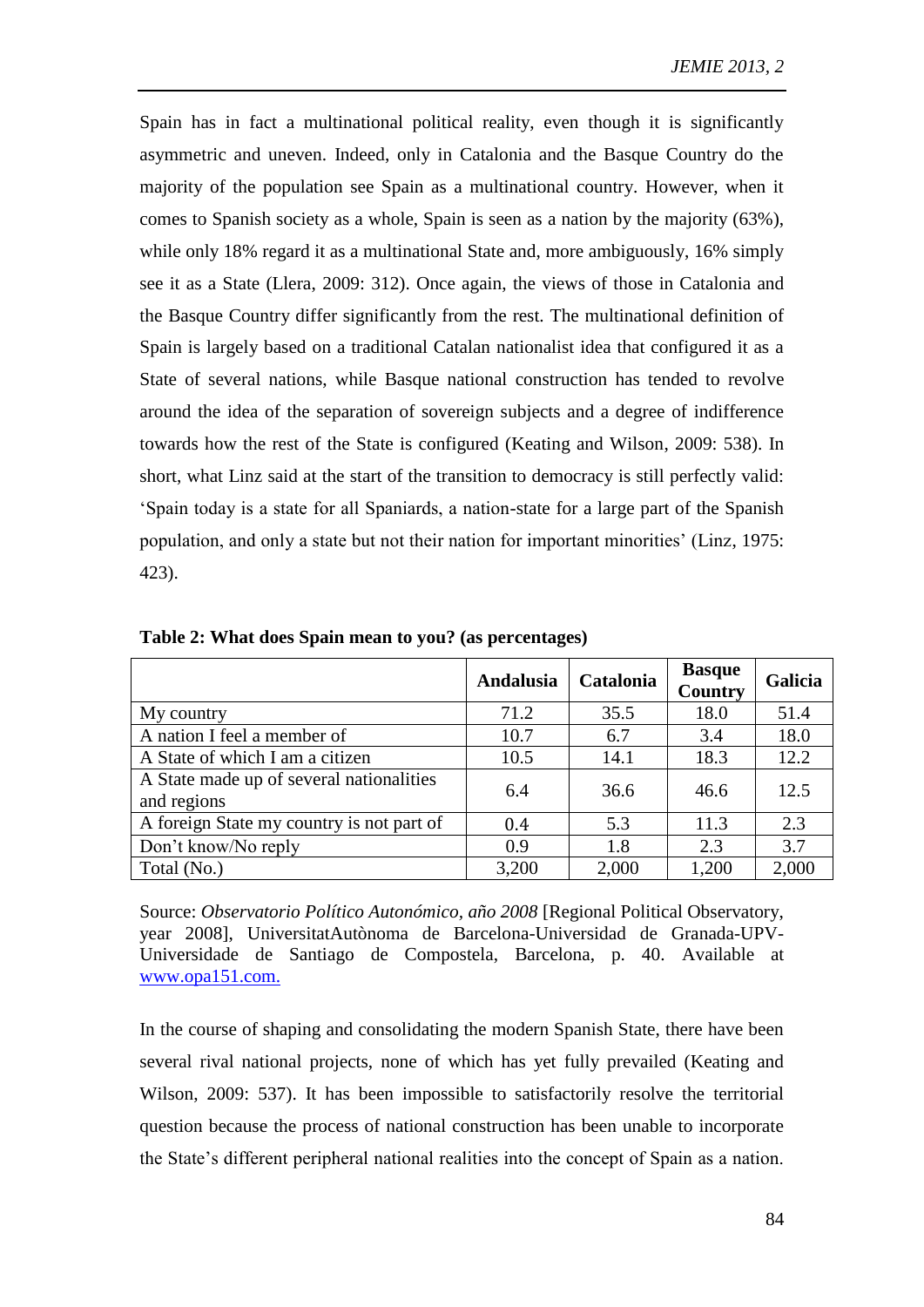The citizens of those realities have so far resisted the model of uniformity and homogenization that characterized the widely-held idea of Spain during most of the twentieth century, but at the same time were too weak to impose on the centre a plurinational form of State organization (Requejo, 2005: 89).

In this context, the basic justification for Spain's extensive quasi-federal decentralization is ambiguous and stems both from reasons of internal national/cultural diversity and the search for greater administrative efficiency. The pluri-national nature of its society is the subject of extensive heated discussions in Spain on how to accommodate certain minority communities, especially Catalonia and *Euskadi*, is a cause of permanent friction. Spain has a markedly asymmetric political reality in terms of feelings of national identity, which is something that is nevertheless not recognized within the 1978 Spanish Constitution.

Indeed, the territorial model of the State was not specified in the Spanish Constitution. Two reasons for this can be identified. The first is to avoid using concepts (like "federal" or "unitary" State) that, at the time it was drawn up, would not have been welcome by different political groups (for opposing reasons) whose agreement was important to legitimize the Constitution on a broad consensus. The second reason is that in fact the concrete development of the Spanish territorial model had not been determined or agreed by 1978, or, at least, much of it had not been. One of the few things that can be clearly deduced from the Constitution in this regard is that (political territorial) autonomy is recognized as being a right of nationalities and regions, terms which have been deliberately used in an ambiguous manner. Considering the political circumstances at the time, it was clear that some areas of the State would enjoy a system of self-government of a political nature. These areas were, firstly, the "historical communities" of *Euskadi*, Catalonia and Galicia—all of which are mentioned indirectly in the second transitory provision of the Constitution. From then on, autonomy was, in principle, open to all other regions (*principio dispositivo*), with two procedural channels through which they could acquire different levels of powers.<sup>16</sup> With the Constitution in hand, there was nothing to prevent large areas of the State from becoming Autonomous Communities (ACs), or some of those already established from having self-government of simply an administrative nature.

It was as a result of subsequent events and various political agreements that the current model came to be developed. Today, Spain is composed of 17 ACs, all of them endorsed with political powers and legislative and executive institutions. In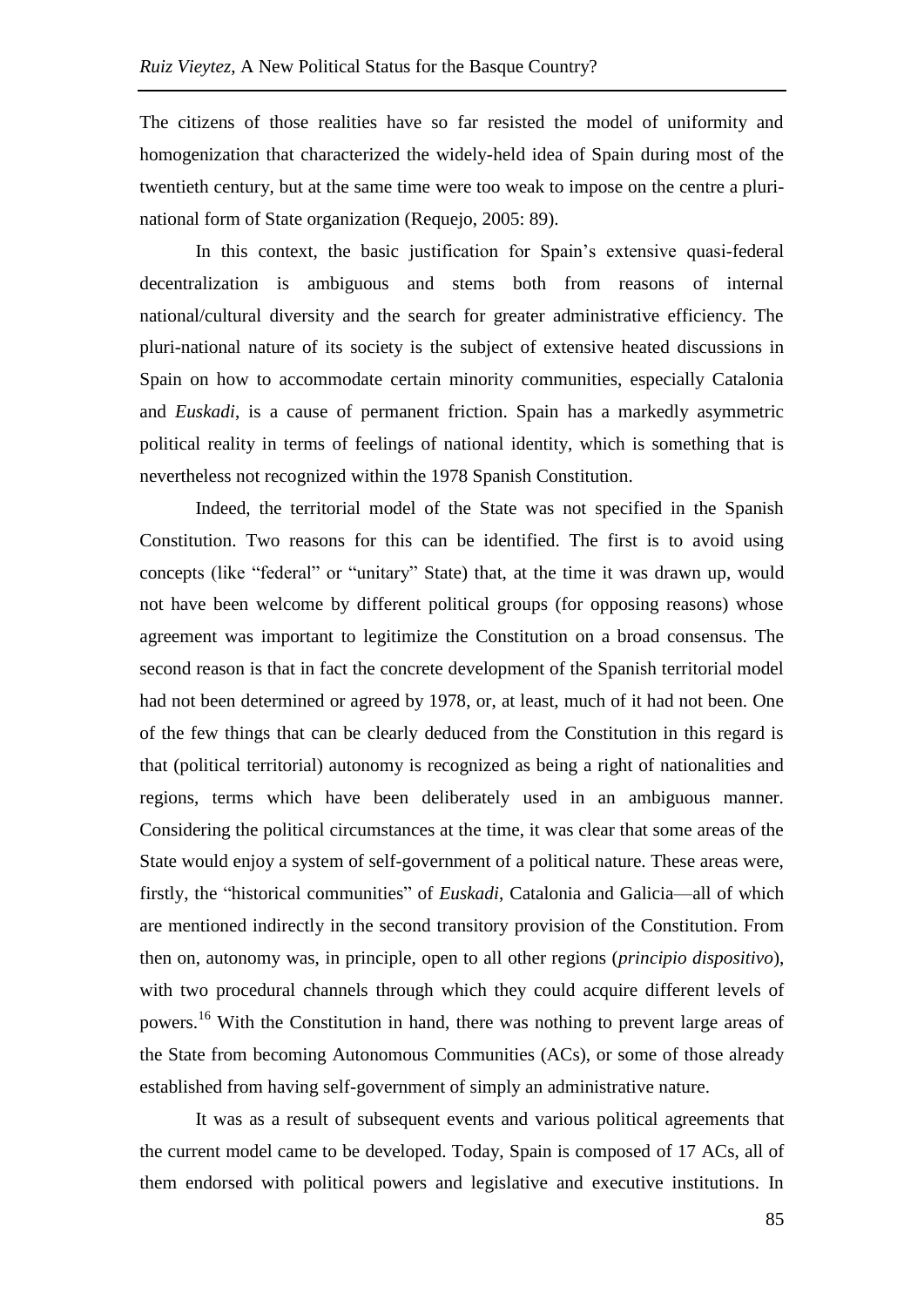<span id="page-7-1"></span><span id="page-7-0"></span>1981 the autonomy map and access to political self-government was decided for the whole of the State territory, $17$  together with the basic differences that would initially exist in terms of powers between seven autonomies<sup>18</sup> and the rest. Later on, the intention was, essentially, to ensure that the 17 ACs had equal powers (except for specific matters for the BAC and Navarre derived from having "chartered" status $^{19}$ ). Today we might ask whether Spain is a composite State of a federal nature, or whether it is both a unitary and decentralized State. Some from the field of constitutional law argue that a State of Autonomies is in practice comparable to federal models, such as those that exist in Germany, Belgium and Austria (Aja, 2003).<sup>20</sup> Others, however, refute this view (Ruiz Robledo, 2004: 727; Pomed Sánchez, 1999: 62; López Mira, 2004: 747; Alvarez Conde, 2000:  $365$ <sup>21</sup> or argue that the current Spanish State is more like a regional State (Bon, 2003: 23), with Italy being the nearest example.

Though admittedly the level of self-government the Spanish Autonomous Communities can be granted through the model established in the Spanish Constitution is comparatively high, the so-called State of Autonomies<sup>22</sup> cannot conclusively be deemed to be a federal State for different reasons.<sup>23</sup> The best way of describing the current situation would be to say that the model that has evolved from the 1978 Constitution (as well as other sources) is one of a unitary State with a high level of overall political decentralization (except for Ceuta and Melilla<sup>24</sup>) and in which powers tend to be distributed equally between all entities. In other words, it is also a model that tends to be symmetrical except with regard to the peculiarities derived from historic "chartered" rights.<sup>25</sup> In this sense, the Spanish model is a departure from traditional unitary States as well as from those that have been only partially decentralized (such as the United Kingdom, Denmark or Finland), but it is also different from the more classic federal models (like Germany, Austria or Switzerland). Perhaps the most similar theoretical model to the current Spanish one is that of the Italian Republic, although Italy, unlike Spain, guarantees asymmetry between the regions in the Constitution itself. $^{26}$ 

At the same time, the Spanish constitutional framework categorically establishes national unity. Furthermore, according to Article 2, the Constitution<sup>27</sup> is grounded ("*se fundamenta*") on the very existence of a single Spanish nation and its indivisibility. The wording of the provision in question bases the Constitution on the existence and defence of a nation, which furthermore presupposes the inclusion of all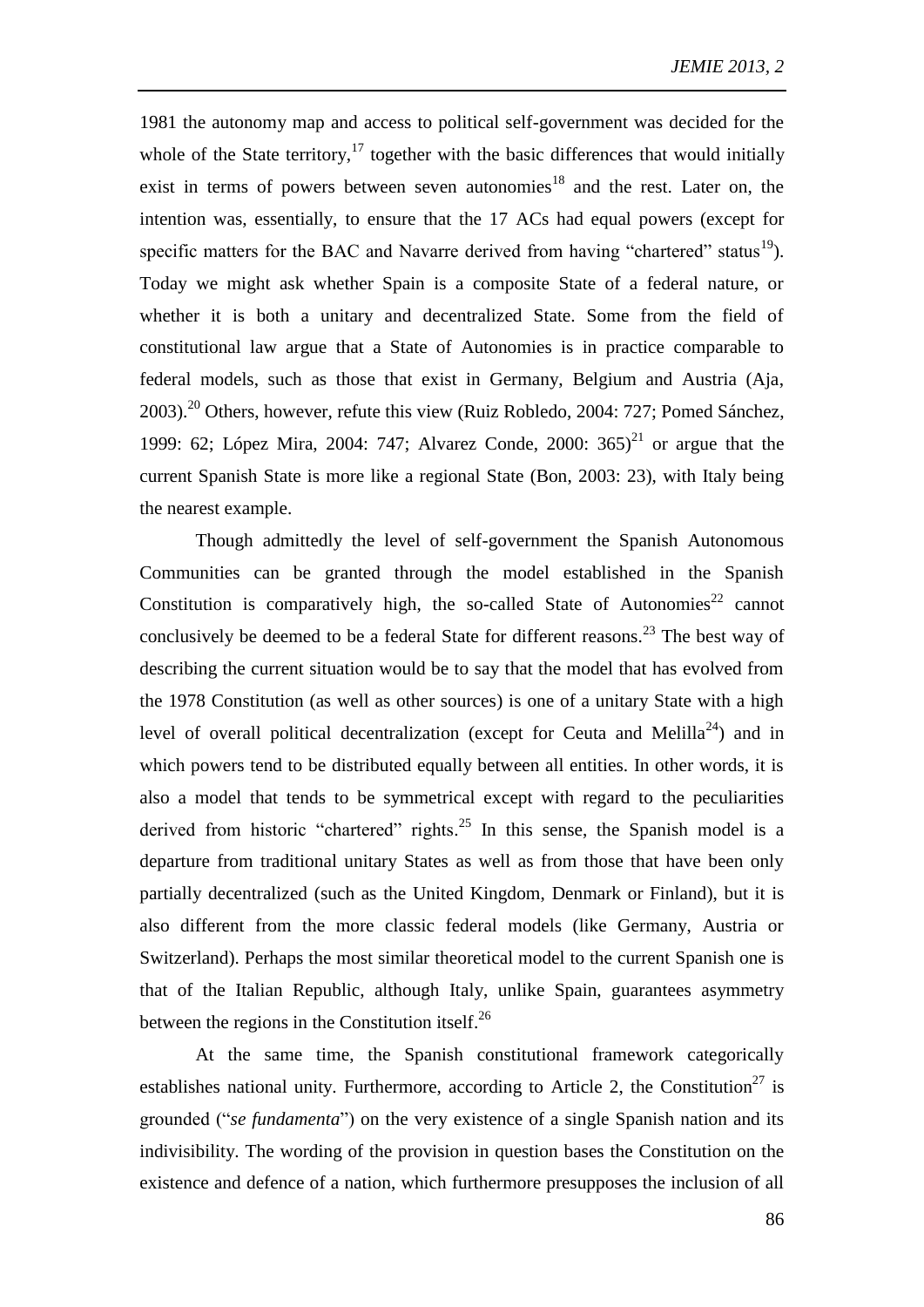State citizens, regardless of their wishes, even though a certain percentage of them do not feel that Spanish national identity is their own and an even greater percentage feel or believe that other national identities also coexist with Spanish identity. In this sense, the wording of Article 2 is not very inclusive since it not only fails to mention the possibility that there may be other national identities among Spanish citizens, but it takes for granted that all citizens form part of the Spanish nation to which it expressly attributes the status of common "homeland" (*"Patria"*). The Constitution undoubtedly establishes what is generally understood to be a nation-State. Within this framework there is no room for any right to decide (Pérez Royo, 2012:19; Viciano,  $2103: 24).^{28}$ 

<span id="page-8-0"></span>Furthermore, in the Spanish regions there are many important dynamics of social and political mobilization that are the result of emulation and envy (Moreno: 2008: 117), so that in the "non-historic"  $ACs^{29}$ —the ACs other than the Basque Country, Catalonia and Galicia—being different to other communities in asymmetrical terms is seen as a privilege rather than a means of accommodating diversity, a matter which seriously affects discussions on the right to decide. This is why the majority of the Spanish public is permanently distrustful of Catalan and Basque demands for self-government: most Spaniards tend to not believe that the national projects of those communities are genuinely loyal to the State. At the same time, pro-sovereignty sectors from both communities are becoming increasingly distrustful of whether the Spanish national project intends to incorporate them by assuming and recognizing their special nature. This latter process has sped up in Catalonia in particular, following the long process to amend the Statute and the final decision of the Constitutional Court on that issue.<sup>30</sup> In the end, political dynamics become an ongoing battle between the supporters and opponents of asymmetry. The majority of the population in both the Basque and Catalan societies are calling for asymmetrical special treatment so that they can be accommodated once and for all within the State model, while the rest of the Spanish population, on the other hand, is asking for all communities to be treated equally in such a way that contributes to blurring or obscuring the imperfection of their national project (Keating, 2012: 25). Existing political discourses and consistent electoral results show that most of Spanish society accepts that the various ACs have different projects and identities, but only as long as there is strict equality between them all and they are embedded within a common Spanish project. Society is not prepared to accept particular or special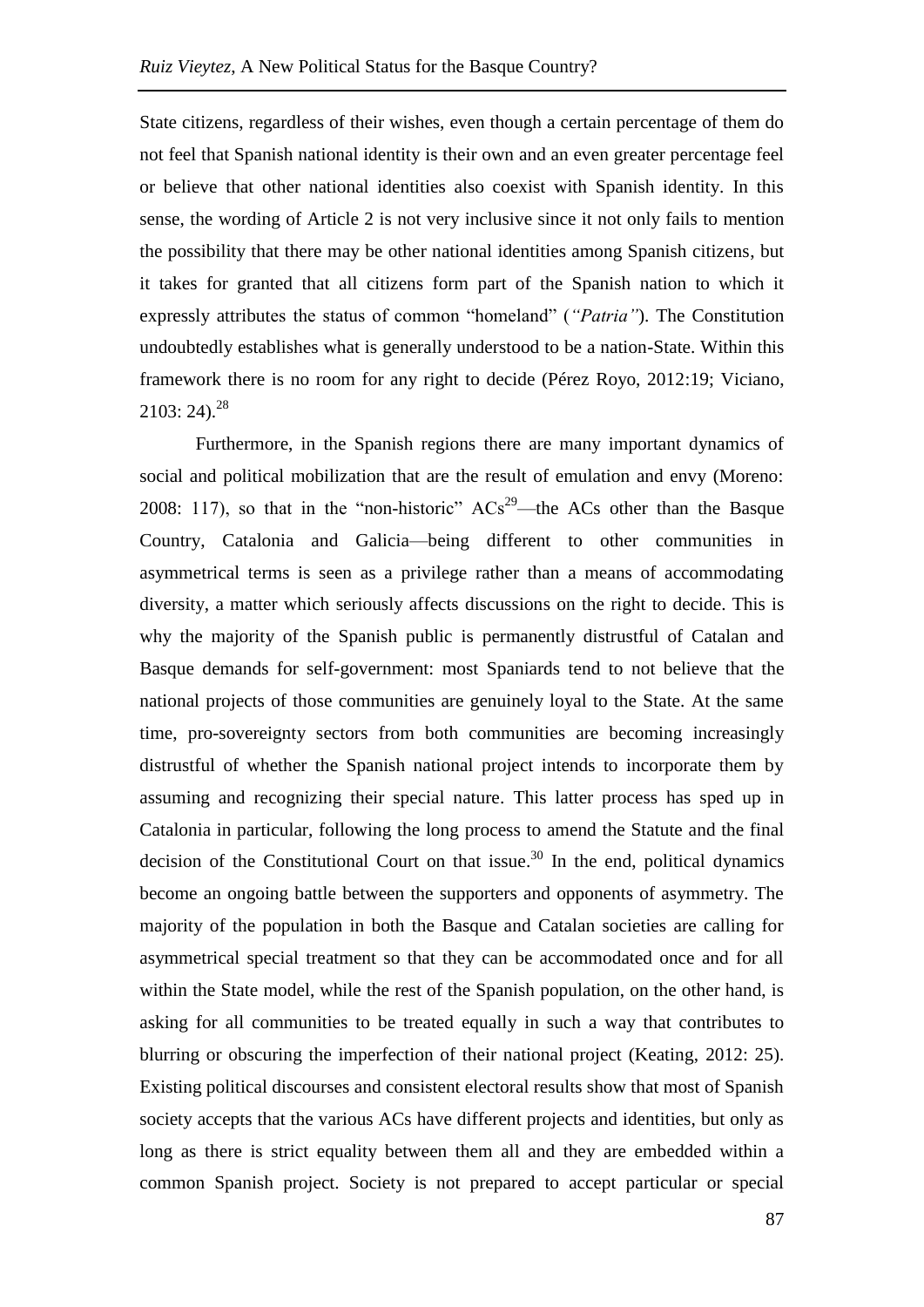positions or situations that are permanently viewed as privileges and, therefore, the cause of resentment. The rise of the Spain-wide party UPD as a new political force has become the channel for the most obvious expressions of this neo-Jacobin view which, nonetheless, is also widespread among the electorates of the PSOE, PP, IU and other regionally-based groups.

Thus, after more than 30 years of constitutional development, Basque demands for sovereignty through greater self-government and recognition are wagered on bilateral, pact-based solutions that give them a quasi-State status or allow them to have their own international profile. Apart from the cases of Catalonia and the Basque Country, majority populations in all other Communities wish to match the level of powers enjoyed by the historic communities, thus preventing such regions from being given special status. Behind this latter position is a desire to water down differences into a symmetric system and reaffirm that all ACs jointly belong to Spain (Moreno, 2008: 123-124). This was clearly evident during the period when reform of the Catalan Statute was being sought (2003-2006), as demonstrated by two important political events. Firstly, a parallel process to amend the Statute of Andalusia was also launched—an initiative which seems to have emerged without there being any significant social demand in that region and which in fact copied many articles from the new Catalan Statute. In this instance there was the added difficulty that the PP, which in Catalonia had opposed the new Statute, ended up supporting the very same clauses in the case of Andalusia once the Catalan Statute was drafted—simply for the sake of symmetry. Secondly, this urge to achieve symmetry in order to neutralize the historic nationalities was given legal expression in the so-called "Camps clause" introduced as Additional Provision 2 in the Statute of Valencia,  $31$  which was approved shortly before the Catalan one in 2006. The Camps clause clearly shows that the socalled *principio dispositivo*—that is, the idea that autonomy is a possibility open to all regions but not an obligation—does not work in practice as a way of accommodating differences, but rather neutralizes them. By introducing this precept, the Community of Valencia showed its distrust of possible future advances in self-government for the historic communities (particularly Catalonia) and went ahead with calling for direct implementation of symmetry in a move to prevent comparative disadvantage which, though having no legal standing, had great political and symbolic importance.

This ongoing battle between the historic communities and the rest of the ACs, or between asymmetry and symmetry, has resulted in considerable political fatigue.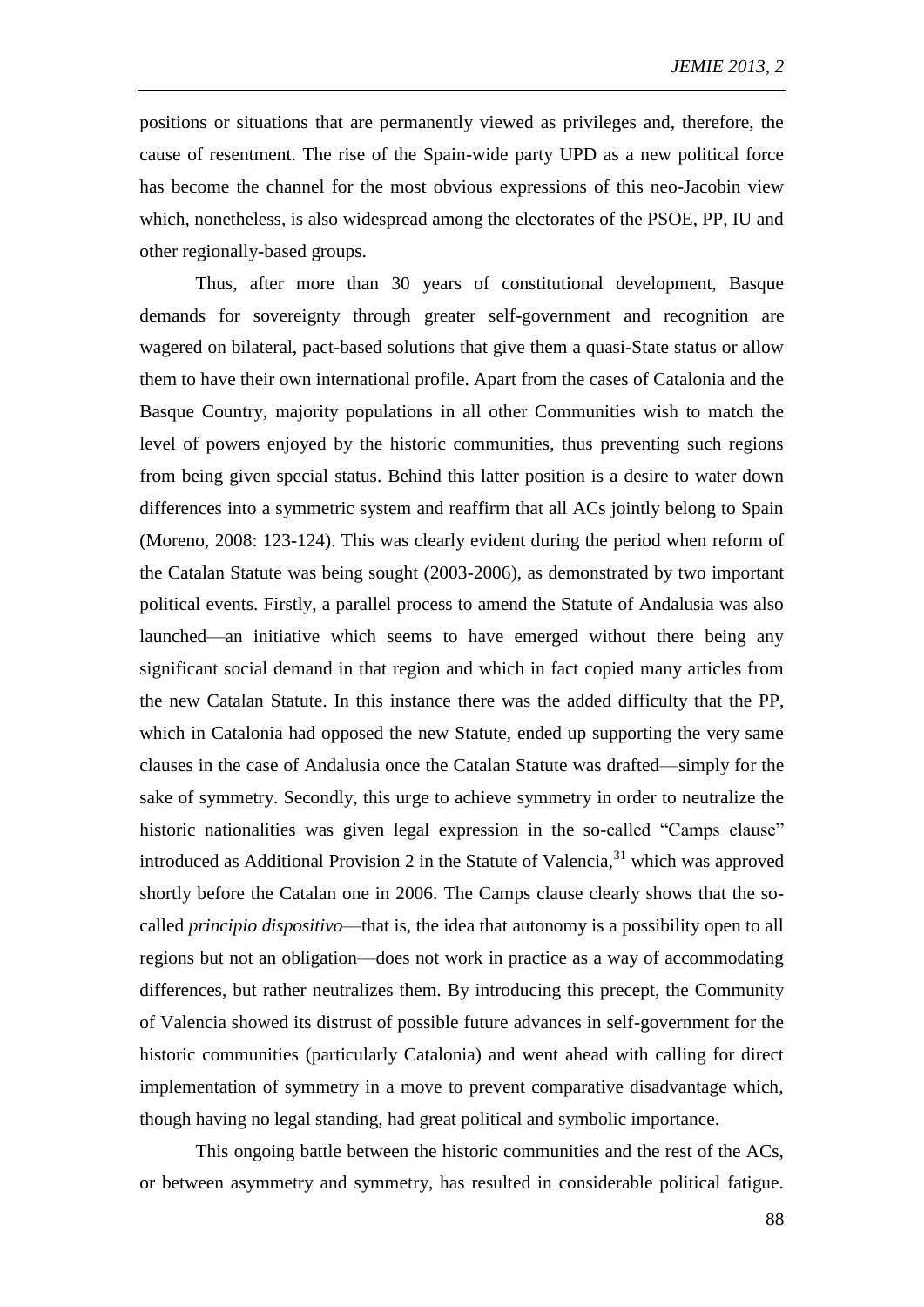As noted, 2008 also saw the outbreak of a deep and lasting economic crisis. Both factors may explain why, from 2008-2009 onwards, surveys carried out by the *Centro de Investigaciones Sociológicas* [Centre for Sociological Research] have shown that support among Spanish society for 'a State with Autonomous Communities as we have now' has begun to wane after having increased progressively and steadily since the Constitution was approved. At that point, the trend began to reverse and, although a broad majority supported the State of Autonomies as the State model, explicit support for "a centralized State" started to increase from then on (Grau, 2011: 194). According to Roca, since 2006 financial distrust between the ACs has been growing (Roca, 2007: 879-881). The economic crisis is undoubtedly speeding up this process, since it can add fuel to the debates on the competition among ACs for certain resources, and on responsibilities for budget cuts. For example, in the summer of 2012, according to the Centre for Sociological Research, 39% of citizens from throughout Spain expressed support for a centralized State or a State with less decentralization than at present, higher than the figure for those arguing for the current territorial model to be maintained (30.8%) as well as for those calling for greater self-government for the ACs or recognition of their right to secession  $(21.2\%)$ <sup>32</sup> At the same time, over the past few years there seems to have been an increase in pro-independence sentiments among the historic nationalities, especially in Catalonia, to the extent that in 2012, for the first time, independence received the backing of a majority of Catalan society.<sup>33</sup>

Meanwhile, the lack of political trust and stability has not been remedied by the actions of the arbitration authority which, in the Spanish system, is essentially the Constitutional Court. On the contrary, this body has also suffered from a serious loss of prestige and excessive politicization, especially during the process of decisionmaking on the Statute of Catalonia in  $2006<sup>34</sup>$  The way in which its members are elected, in practice based on agreements between the two major State parties, does not help it inspire greater trust.<sup>35</sup> In addition, with regard to proposals that could affect the constitutional order—as, hypothetically speaking, might have been the case with regard to the 2004 proposal to amend the Basque Statute or the call for a referendum in the Basque Country in 2008<sup>36</sup>—the Spanish Constitutional Court has avoided the use of more open or flexible interpretations of the Constitutional framework. Thus, in contrast to the stance taken by the Canadian Supreme Court with regard to the possible secession of Québec, where basic political considerations at the level of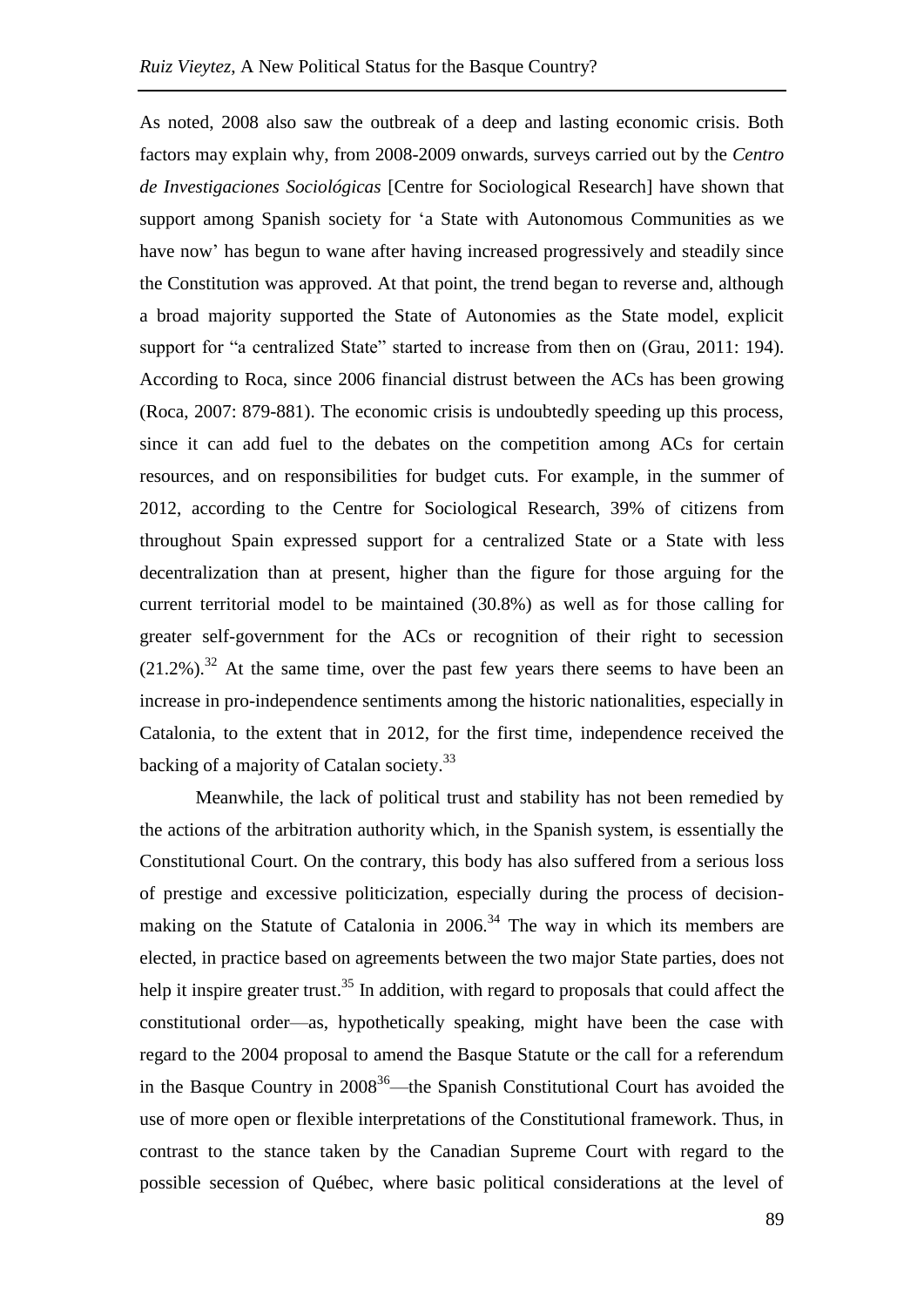general principles accompanied a legal analysis of the legitimacy of secession, the Spanish Court has not at any point sought to invoke general principles, non-positive constitutional norms or political considerations regarding democracy. The Court's position strengthens the vision of the Constitution in Spanish society as a frozen myth deriving from a quasi-ideal and general consensus in 1978 when the Constitution was adopted, which cannot be betrayed. In any case, the most important decisions made by the Constitutional Court<sup>37</sup> in the most recent phase of autonomy development have also failed to build trust between the different national projects that co-exist in Spain, reasserting the powers of the centre against deepening further devolution, and consequently raising the levels of distrust from the Basque or Catalan sovereignist forces towards the neutrality of the central institutions of the State (Vid. Acierno and Cruz, 2005; Costa-Font and Tremosa-Balcells, 2008). In fact, the process of amending the Catalan Statute has changed the way divergences over the territorial model were dealt with in the first decades of democracy (Arzoz, 2012: 187): the judicial challenge to the new Statute carried out by the Popular Party has involved the Constitutional Court in the dispute, whereas previous debates on autonomy were preferably kept within the framework of political negotiations between the parties (Castellá-Andreu, 2010: 5). Finally, it is important to underline in this respect the restriction on the use of instruments of direct democracy, particularly the referendum of self-determination, as it was denounced on several occasions by the Basque and Catalan sovereignist parties. This is obviously a restriction at the national level<sup>38</sup> and there is an even a deeper refusal of referenda held at the regional level as a way to legitimize separatist aspirations (Tajadura, 2009). Following the wording of Articles 92 and 149.1.32 of the Constitution, the power to organize referenda at the regional level remains in the hands of the State authorities (Viciano, 2013: 30), and the regional institutions in Catalonia or the Basque Country (as happened in 2008) have found no way of legally implementing this important step in their political projects (Keating, 2012: 17).

## **3. The Basque Country and its political status**

In the case of the Basque Country, distrust between the two political blocks—the sovereignists and the unionists—has been evident since the political breakdown of 1998. Any attempt by pro-sovereignty groups to establish a new framework for relations between *Euskadi* and Spain based on "free association"<sup>39</sup> (and the right to decide) by amending the Basque Statute ran directly up against the main Spanish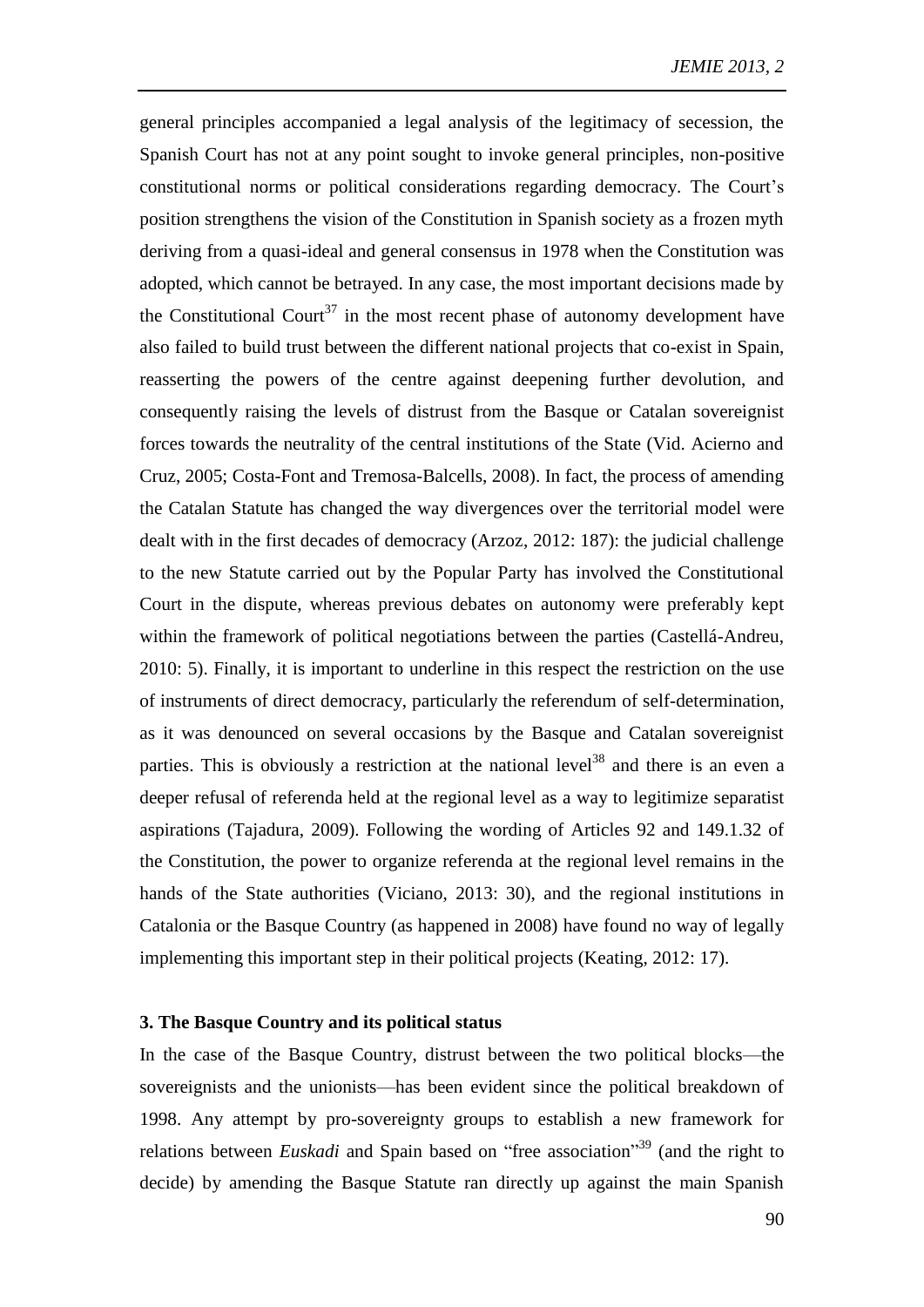parties, as it happened with the 2004 draft law to amend the Basque Statute, defended by the Basque Primer Minister Ibarretxe in the Spanish Parliament in 2005. By then, mutual distrust of the ultimate intentions of each of the Basque political families had become ever more apparent, and was possibly growing (García-Álvarez and Trillo-Santamaría, 2013: 109). In the present context, the new political scenario deriving from 2012 and the sovereignist clear majority in the Basque Parliament will bring back to the political agenda demands for self-determination or a new status with greater autonomy under the idea of the right to decide, as suggested by the Basque Prime Minister. The debate will have to be conducted within a different post-violence scenario for the first time, and the concept of the "right to decide" (of the Basque people) seems to be the key issue at stake.

With regard to the supposed "right to decide", however, there is first of all some doubt about its nature and existence. Having found some resonance because of its euphemistic and strategic value, the expression is used to eliminate or mitigate the alarming effect that the right to self-determination tends to generate. In addition, employing such a new concept may serve to side-step the rambling critique of selfdetermination that has been developed from majority positions. Despite this, it cannot be argued that a new right has emerged that can be distinguished from the right to self-determination (Tajadura, 2009: 383; De Miguel, 2006: 263). Ultimately, when talking about the right to decide or the right to self-determination, the potential holders and basic content of the rights in question are identical and this should lead us, at least in the academic field, to call it by its proper name. The right to selfdetermination is currently established as a collective human right of peoples; it belongs to the mandatory part of international law, cannot be determined by States and gives rise to *erga omnes* obligations, as recognized by the International Court of Justice itself.<sup>40</sup> However, justification for self-determination goes beyond just the field of law to encompass political and moral arguments. As Falk states, the right to selfdetermination has matured along three distinct but often overlapping, and sometimes uneven and confusing, paths: morality, politics and law (Falk, 2002: 42). This mixture of approaches is also present in the discussion about the existence (or legitimacy) of the right to decide for the Basque people. The Basque Country and Spain are not free from the hyper-sensitivity of the debates on the right to decide and sovereignty.<sup>41</sup>

The expression "right to decide", as currently used in the Basque context, means the ability of a specific territorially-defined collective to freely determine its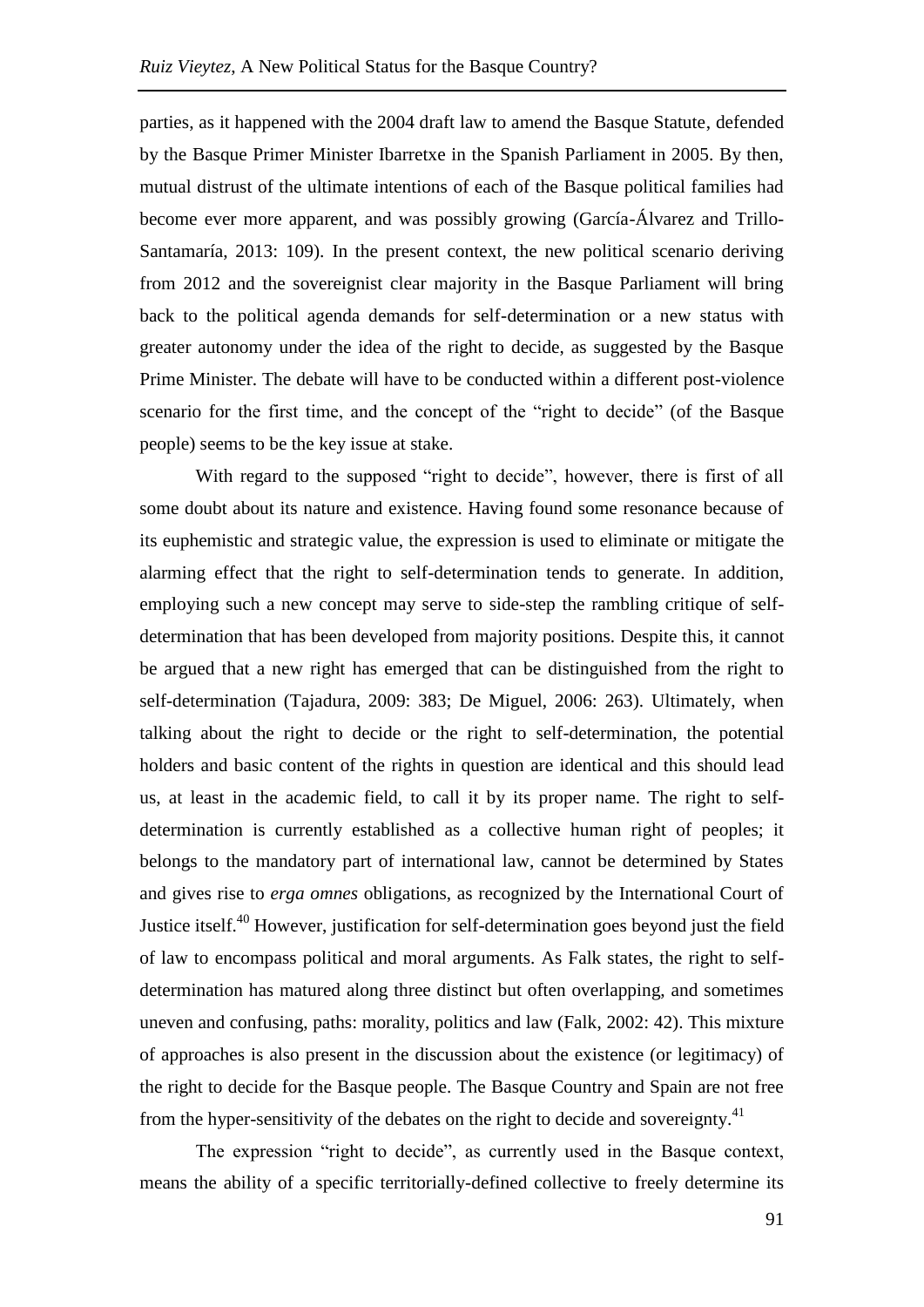internal and external political status and the way in which it delivers its political, economic, social and cultural development. Its content is thus wholly indistinguishable from that of the right to self-determination, or from a political notion of sovereignty. The main question that emerges from the debate in *Euskadi* is who is entitled to exercise that right. In other words, the topic of debate that causes political groups to line up in two opposing blocks is whether it is the citizens of the Basque Country who are entitled to exercise this right of decision or whether, on the other hand, it is the population of the Spanish State as a whole who holds that right.

Similarly, debates around who is entitled to exercise the right to selfdetermination could be reproduced at this point (Ruiz-Vieytez, 2012: 7-10). However, the specific aspect of the discussion that relevant to the Basque case is whether the Basque people can be called a territory-based minority nation, and whether this type of collective indeed holds that right and under what conditions. Requejo uses the expression "minority nations" to refer to situations such as that of the Basque Country and Catalonia and provides some guidelines for identifying them (Requejo, 2007: 36). When arguing in favour of entitlement to the right to decide it is important to analyze the social and electoral strength of political forces calling for a substantive change to the existing legal framework in order to increase (or transform) self-government of the collective, as well as to consider whether such support is geographically consistent and repeated in time. This is clearly the case in *Euskadi*. If we take into account the ten autonomous elections held in the BAC between 1980 and 2012, we see that on every occasion the pro-sovereignty groups (PNV, HB, EE, EA, EH, EHAK, EB, *Aralar* and *Bildu*) received over 50% of the valid votes cast, and that in every legislature except the ninth (in which the Basque nationalist left was declared illegal), that also translated into an absolute majority of seats in the Basque Parliament.

In addition to this decisive point, there is the fact that in *Euskadi*, compared to the rest of the Spanish State, the constitutional framework has less legitimacy, given the significantly lower support it received in the referendum held on 6 December 1978 on the adoption of the Constitution (replacing the constitutional legislation of the Franco era). $^{42}$  If in a democracy political frameworks can only retain legitimacy on the basis of majority consent, the only possible means of legitimizing a particular territorially-based accommodation of sovereignty is via the democratic principle, as expressed through the wishes of the majority of those who at any given time make up a national majority or minority community, identified as such in accordance with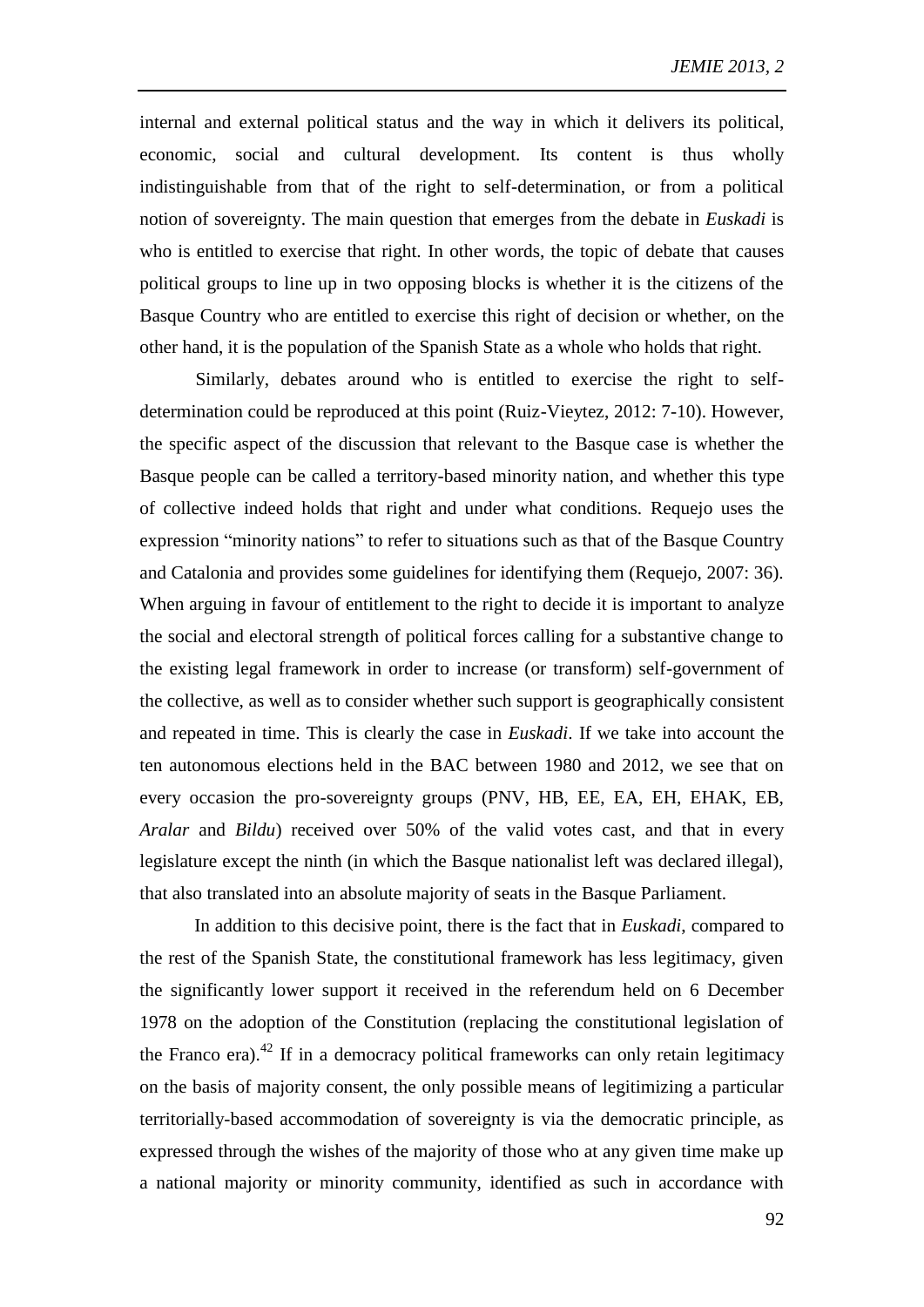electoral evidence. In other words, any kind of internal or external accommodation of minority nations should be based primarily on respect for the freely given consent of a majority of their members, and this would correspond to the referred right to decide. Therefore, what Basque sovereignist parties defend is that when a territoriallydelimited minority collective persistently demonstrates electoral behaviour that is different from the rest of the State's population, it is appropriate, employing democratic arguments, to recognize that the community in question constitutes—if that is what it desires—a *demos* in itself, and that any political and constitutional formula to incorporate or accommodate such a collective should have the majority support of that community. Ultimately, self-determination or the right to decide equates to the democratic principle, rather than to secession (Keating, 2012: 15). If the minority community consciously wishes to establish a distinct *demos* and has the political will to exercise such original power, the only stable political solution is for its ability to decide its own political status to be recognized, or for its own area of political decision-making to be established. From that point on, this process may lead to the designing of shared constitutional models that are accepted by a majority of all the co-existing communities or, in the absence of agreement, democratic secession.

In the case of *Euskadi*, this reasoning is advocated, more or less explicitly, by the pro-sovereignty political sectors. Rather than advocating on the basis of the idea of self-determination or the recognition of the historic rights derived from the Basque "chartered" system (*régimenforal*), <sup>43</sup> these groups see the Basque people as holders of the right to decide, thereby making it possible for them to determine their political status without the need to comply with the constitutionally established limits. The Spain-wide political parties, on the other hand, only recognize the sovereignty of the Spanish people as a whole and believe that the decision-making capacity of Basque citizens is confined to the powers enshrined in their Statute of Autonomy, any amendment of which requires the consent of the *Cortes Generales*, the central parliament. According to those parties, the current constitutional limits could only be legitimately overcome if agreed by all Spanish citizens as a result of a process of constitutional reform.

Thus, if the Basque institutions, in which pro-sovereignty groups have consistently enjoyed a majority, were to launch a decision-making process to enable Basque citizens to attain a new political status, they would find themselves opposed by the central State institutions, which could legally prevent any change in status of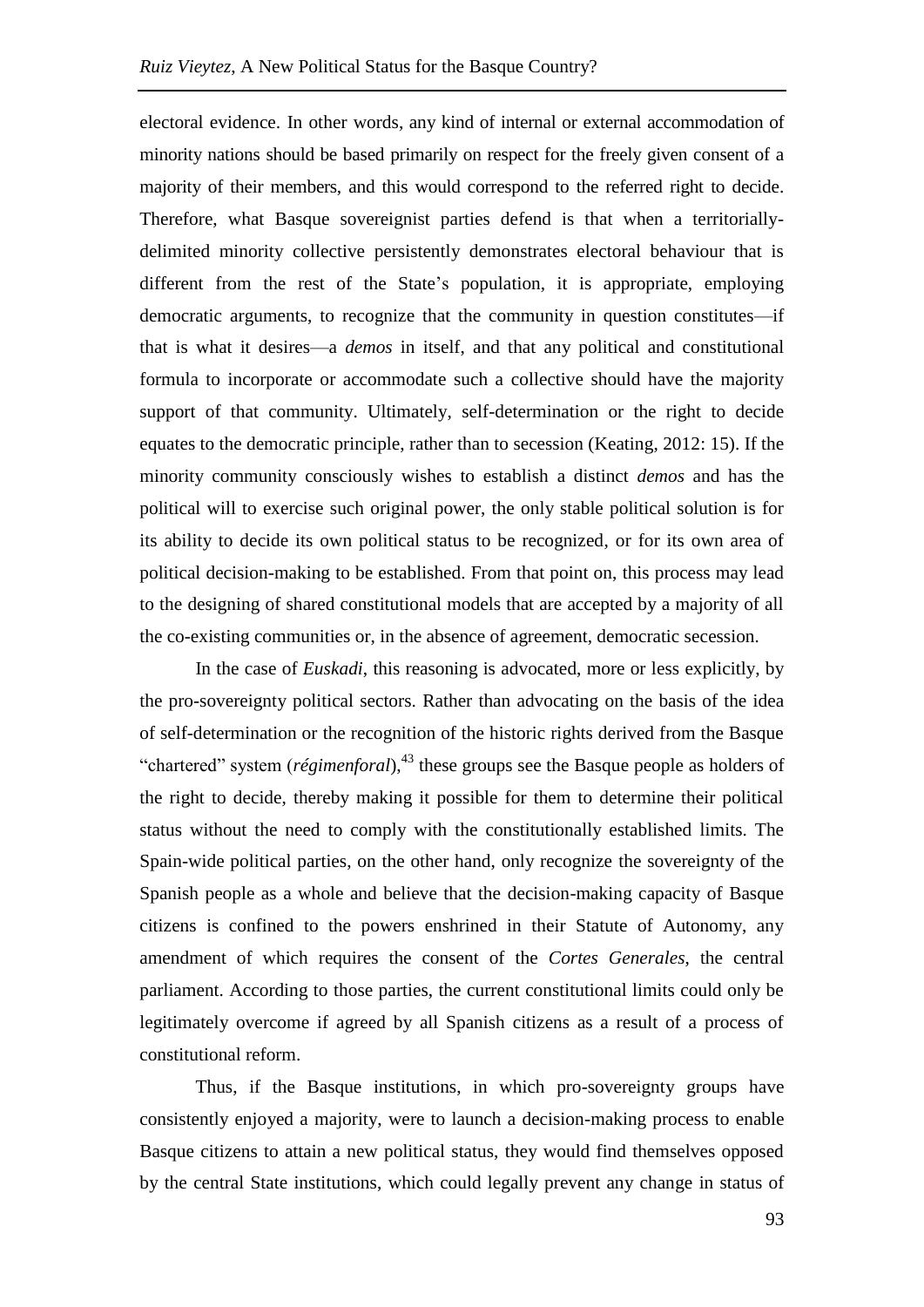that kind. Without the consent of the State-level political groups, the chances of achieving any such new status through legal channels are practically non-existent. Securing a broad-based agreement recognizing that the Basque people have the right to decide therefore seems implausible at present or in the medium term. Since this is the basis on which the different proposals put forward by the pro-sovereignty parties, including that of the Prime Minister himself, have been established, it seems unlikely that the Spanish political groups could subscribe to such an agreement, however well it might be viewed by a majority of BAC citizens. Indeed, given the current constitutional context in Spain, the legal framework, as read by its highest interpreter, the Constitutional Court, does indeed close all doors to any attempt to propose and achieve the desired right to decide. What impedes the right to decide is the juridical interpretation of the legislative framework, rather than its actual wording.

However, it could also be argued that, without needing to amend the Constitution, the right to self-determination has been recognized in domestic law as a result of the incorporation of international human rights law into Spanish law, and the acknowledgement contained in Article 1 of the 1979 BAC Statute of Autonomy, recognizing the citizens of the BAC as a people (De Miguel, 2006: 266-267; Viciano, 2013: 25). $44$  It is also worth mentioning once again the channel provided by the historic rights recognized in Additional Provision 1 of the Constitution, in relation to the additional provision of the Basque Statute which makes a somewhat vague reference to not waiving the historic rights of the Basque people (Caño, 1997).<sup>45</sup> Yet again, the interpretation of Additional Provision 1 of the Constitution by the Constitutional Court does not at present leave any means open for the right to decide to be realized<sup>46</sup> (Ezeizaberrena, 2012: 26). However, in the case of the Basque Country, the historic rights it has are an important line of symbolic argument that, given their special nature, should not be discounted as a possible means of making the State shift its position (Ezeizabarrena, 2012: 13). In other words, even though such rights should not in themselves be used as grounds for deciding whether or not the right to decide is justified, it should not be forgotten that the historic rights—those recognized in the Constitution—belong exclusively to the Basque territories, thereby justifying their special and thus asymmetric treatment and legitimizing such treatment in the eyes of the rest of the State's population so that it is acceptable to them. Even if this did not fully correspond to the so-called right to decide, it could serve as grounds for legitimizing a special asymmetrical statute, as a kind of agreed sovereignty (Caño,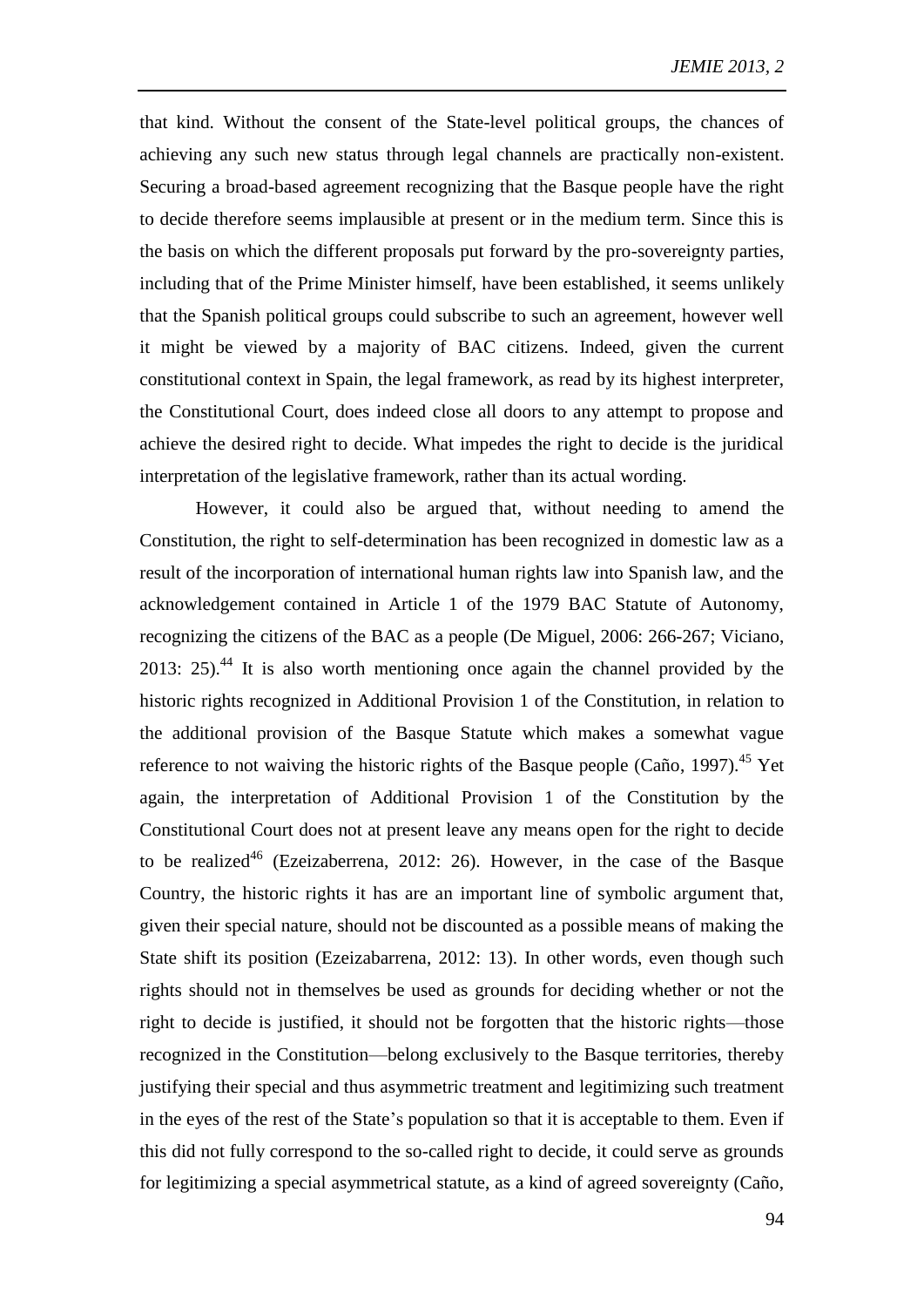1997; Ezeizabarrena, 2012: 78). At the same time, this means of socially justifying a political solution that differs from the current one does not exist in the case of Catalonia, which could help to reduce Spanish fears that other communities would end up being broken up. Lastly, the historic rights are the only legal entitlement that is expressly shared with Navarre.

On the other hand, a proposal from the Basque political majority that focuses solely on amending the Basque Statute without calling for recognition of the right to decide might be acceptable from the perspective of the State-wide parties; however, that does not currently seem to be enough for the pro-sovereignty groups. To sum up, discussion of the right to decide uses different terminology in order to mask the old debates around self-determination, sovereignty and attempts to reinstate the Basque "chartered" system as its own actual distinct constitution. Ending the cycle of violence has not substantially transformed the age-old Basque debate or the fragmentation between sovereignist and unionist political sectors and, thus, the divisions along political and identity-based lines are basically the same as those that existed at the beginning of the democratic period.

Once it is understood that the possible legal entitlements available under the current framework are extremely limited, the only means of defending the right to decide that might serve as a basis for a new political status for the Basque Country is to turn to the political argument of the democratic principle. According to the sovereignists, the population of the Basque Autonomous Community would be entitled to exercise the right to decide about its future political status with no preestablished limits to that democratic will. However, above and beyond the legal and political arguments, the problems that arise with regard to moving forward with sovereignty in the Basque Country are of a practical and operational nature. Recognizing and exercising the right to decide, as proposed by the Basque Prime Minister, is particularly difficult in the current Basque context, not only due to legal restrictions, but also because of an accumulation of political and social factors.

First, the chances that the right to decide for the Basque people will be accepted by Spain's legal doctrine and political class at this moment in time seem extremely limited. Although some Spanish intellectuals have said that they take the view that any majority decision reached by Catalan society by means of an official decision-making process would need to be respected (Rubio Llorente, 2012), this position does not appear to be widely shared within Spanish society. In addition, the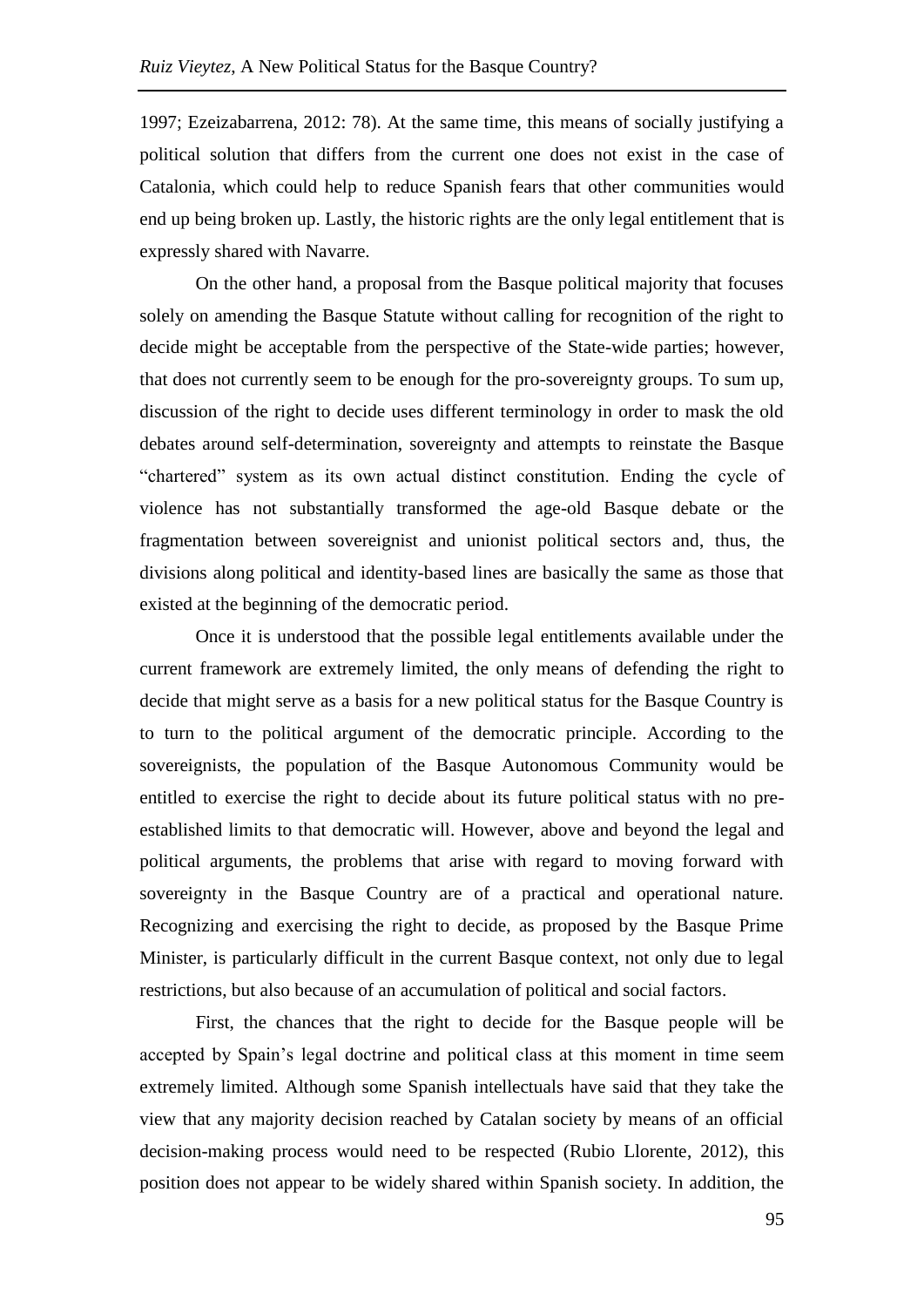fact that a significant minority of Basques remain opposed to it legitimizes centralist positions and prevents any progress.

Second, if the decision-making process was to include the possibility of secession and this was wanted by a majority of the Basque population, there would also be major difficulties at the international level. Without an agreement from the State, popular support for sovereignty would have to be very significant. If there were important internal social divisions, as in the Basque case, the neighbouring European States would not be inclined to support the process and oppose the Spanish State's position. This would also mean that, if it opted for secession, and even if it was accepted, *Euskadi* would have to leave the European Union, in compliance with the basic principles of international law.

Third, as far as the territorial definition of the Basque Country is concerned, if the pro-sovereignty sectors focused their claim on a political entity that included Navarre,<sup>47</sup> it would complicate matters to such an extent that it would be impossible for their arguments to be accepted. At present Navarre constitutes a distinct political unit, and its inclusion in the matter to be decided would clearly have to be endorsed by its inhabitants, something which is unlikely to happen in the medium term. To be plausible in *Euskadi*, any sovereignty proposal must be confined to the territory that is currently inside the BAC. In any event, the territorial vagueness or the uncertainty to which it might lead is a serious obstacle to the decision-making process in the Basque case. Current or future irredentist situations are a source of political instability and, given that Basque sovereignty is still carrying a heavy burden in that respect, this would need to be clarified before any process of this nature could be implemented.

Fourth, just as there is a lack of clarity about territory, it should be pointed out that there is also no basic minimum consensus within the Basque sovereignty movement with regard to the entity whose sovereignty they are seeking to champion. In the Basque Country, unlike Catalonia, there is no shared view of what constitutes the national character of the society and its right to decide among any of the pro-State political sectors (with the exception of the small political sector around EB/IU). Furthermore, there is no basic agreement on definitions between the two quintessential sovereignist political groups—the one represented by the PNV and the one centred around *Bildu*. Worse still, there is a feeling that, rather than establishing shared narratives, they both sometimes seek to create differences. The lack of consensus on territorial limits, the country's name and other basic symbols limits the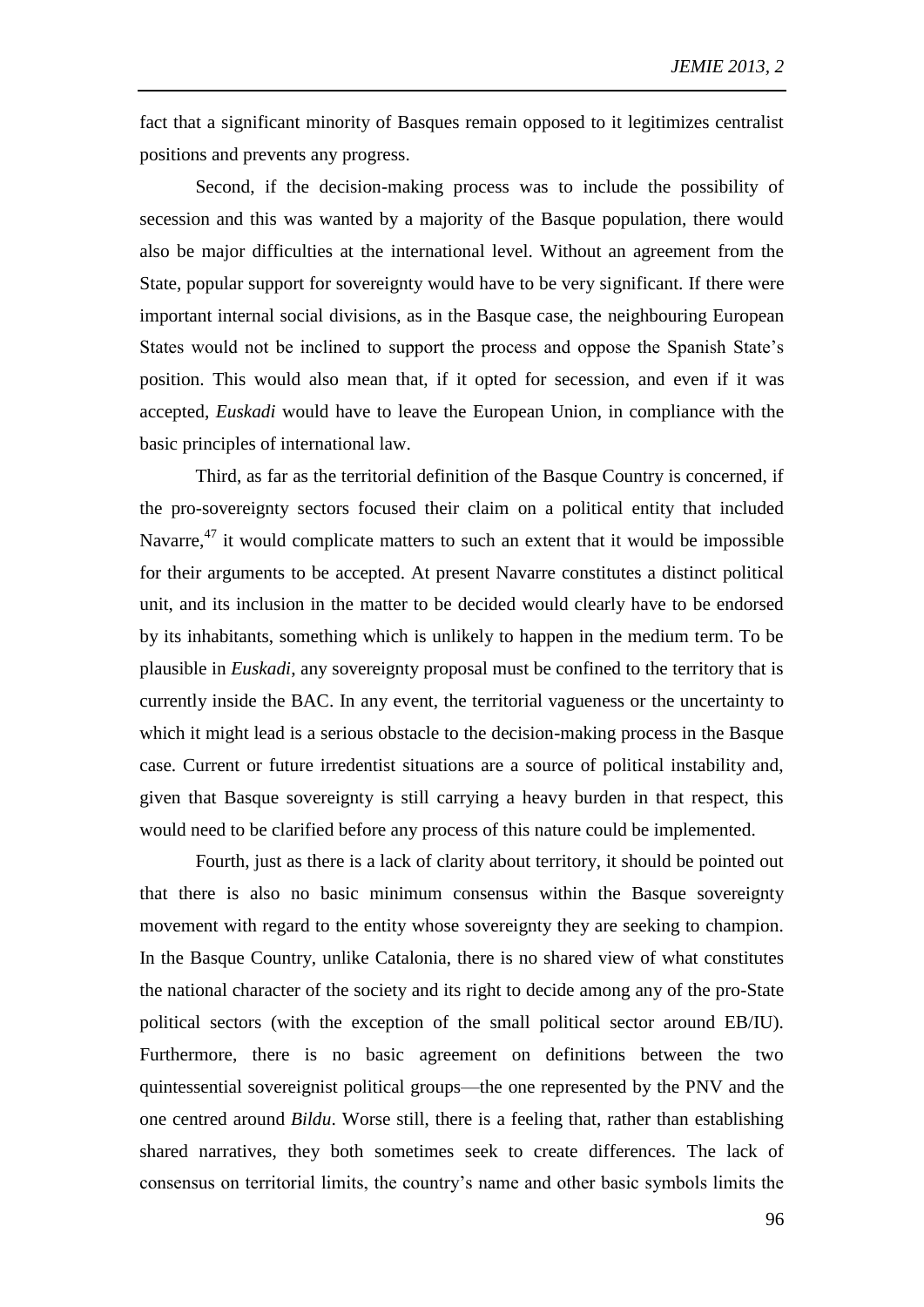chances of expanding and consolidating the sovereignist programme, causing it to lose credibility with the rest of society and abroad.

Fifth, no serious plan has been drawn up for the type of country to which a decision-making process or sovereignty might lead. There is currently almost no genuine and credible sovereignist plan that could be used to explain the resultant political project to Basque citizens and their neighbours. There has not yet been any attempt to address operational matters that concern social institutions and citizens by anticipating how economic, social, financial and cultural matters will be affected following a process of that nature. Any such exercise should be done on the basis of a project that has been widely shared and backed by people and institutions of standing that give it legitimacy. This type of political and educational work apparently still remains to be done in the case of the Basque Country and this, in addition to the lack of consensus among the main political families, surely shows why it was impossible for the sovereignist project to be put into practice in previous decades.

All these constraints and operational obstacles show that *Euskadi* is far from able to exercise the right to decide and it could even be said that Basque society (and the neighbouring societies) are far from believing that it would be a genuine possibility. The progress made towards attaining that right in Catalonia may act as a catalyst, but the fact is that, in any event, Basque society is today trailing behind Catalan society in that respect, regardless of the specific electoral situation. As well as working on getting other outside structures to recognize such a right to decide, a great deal of internal work still needs to be done to develop genuine prospects of securing this right, which, according to democratic principle, would at the very least apply to the part of Basque society that makes up the BAC. The lack of a basic political consensus, and even of a culture of political consensus, will make it very difficult for any process seeking sovereignty that has not been accepted within the current legal/constitutional framework to be set in motion.

## **5. Conclusion**

Prime Minister Urkullu's proposal to secure a new political status for *Euskadi* by 2015 was initially presented using a deliberately ambiguous formulation which, as such, could not be immediately rejected by any of the four main Basque political groups. However, when the said plan becomes more concrete, the chances that one or several of these political families will oppose it will increase significantly. It is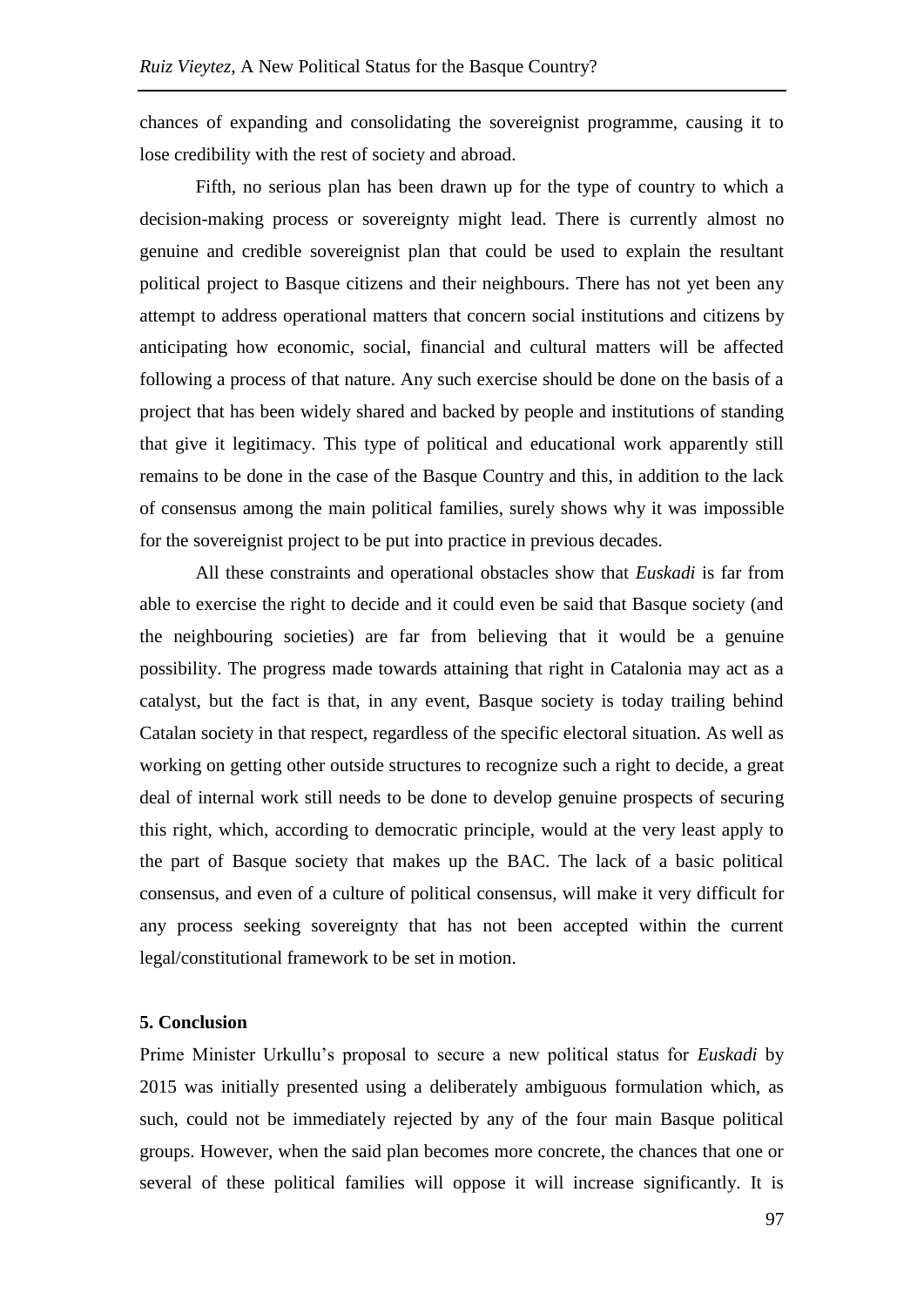difficult to envisage a proposal for reforming Basque self-government that would meet the minimum requirements for it to obtain support from the pro-independence *Bildu* coalition without at the same time exceeding the maximum concessions that could be made by parties opposed to independence, such as the PSE or the PP.

At the moment, deferring the possibility to secure a new political status until 2015 would offer a number of strategic advantages. The first is that the new government installed as a result of the 2012 Basque elections can focus its efforts on overcoming the greatest economic crisis that *Euskadi* has experienced since the 1980s. Secondly, it makes it possible to take action in the wake of what happens in Catalonia, depending on how the situation there evolves. To the extent that the Spanish State may move towards supporting an asymmetrical arrangement for Catalonia, the Basque Country would clearly be entitled to, at the very least, aspire to be treated in the same way. If, on the contrary, the Catalan situation becomes permanently blocked, the Basque Country could invoke the special nature of its historic rights to call for an increase in the level of self-government. Lastly, if a scenario emerges in which there is a systematic failure to agree and it is impossible to back a political status that is minimally acceptable to the sovereignist groups, the Prime Minister would, in the last year of his legislature, have at his disposal the weapon of dissolving parliament early and calling BAC elections in which discussion of the proposal presented by the Basque Government and rejected by the State forces would become the central policy debate.

In any case, today it appears that there are few chances of achieving a broadbased agreement in the Basque Country on updating self-government within the existing legal framework. Expressly calling for the right to decide would clash with the Constitution and the interpretation of it by its main guarantor, the Constitutional Court. The main challenge in the evolution of the Spanish constitutional system is its difficulty in recognizing and accommodating asymmetry. The pro-State political groups would refuse to recognize a right to decide for a specific region and would only be prepared to sign an agreement that would translate into an amendment to the Statute made in compliance with the established procedure and with the resulting final approval of the Spanish Parliament. It is true, however, that within this framework any increase in the effective level of self-government would appear to be complicated and the most that could be expected would be to update the wording of the Statute rather than expand a political power. At the same time, it seems extremely unlikely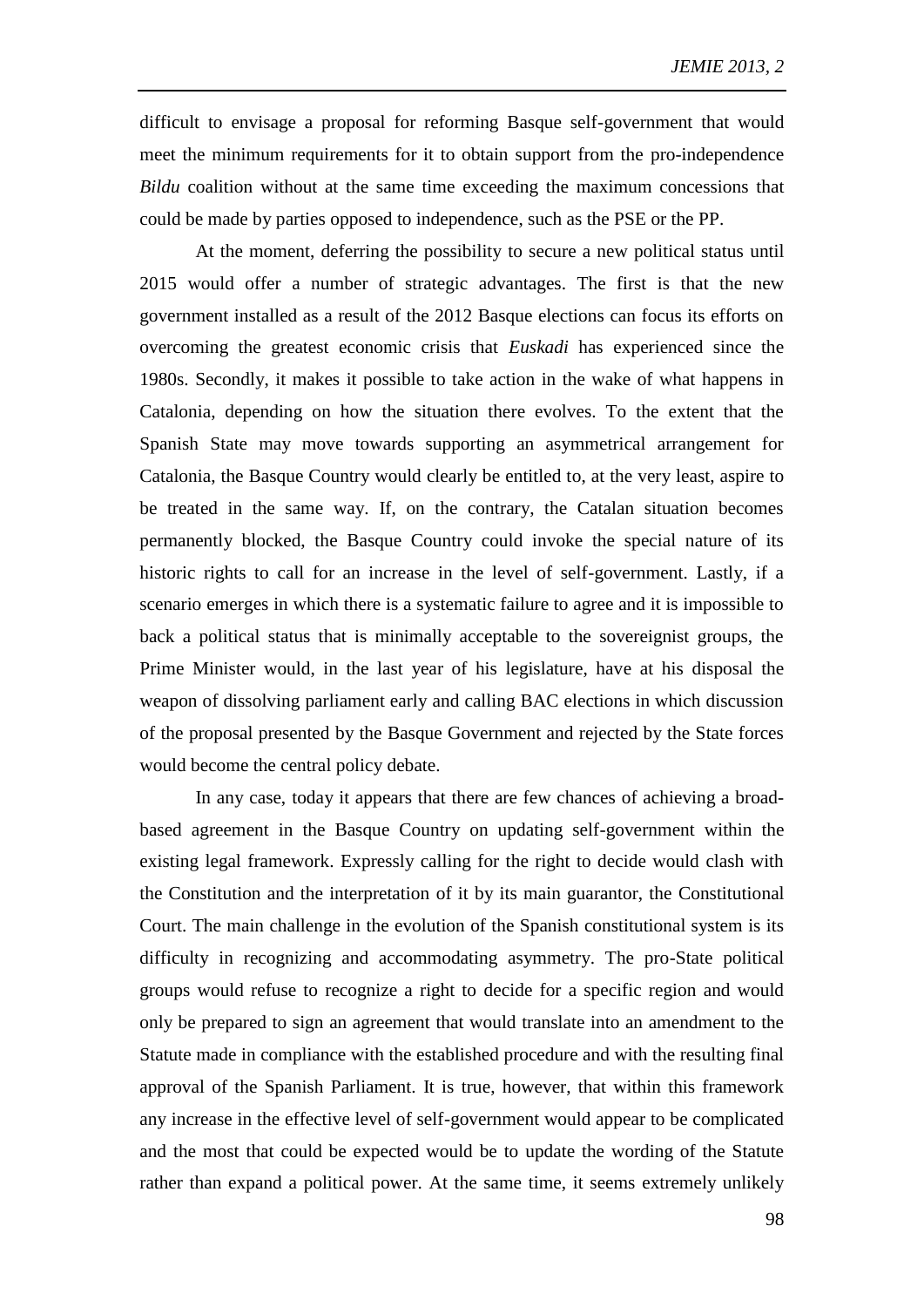that the political group represented by *Bildu* would accept a simple amendment of the Statute as a political solution, or even that the PNV could present such an amendment to its grassroots or the rest of its electorate as constituting a success. In both cases, what is required is to present citizens with a kind of specific, asymmetric and quasiconfederal relationship between *Euskadi* and Spain, including some elements that have symbolic value. That this could turn into an amendment of the Statute within the constitutional framework is, at the very least, complicated to envisage. Only by going down the route of the historic rights argument could an original solution of this kind be reached without pro-State positions being concerned about the threat of such a system being extended to other nationalities and regions within the State. However, the current social and political conditions are very different from those which in 1979 made a truly bilateral negotiation of the Statute possible, and there is no indication that Spain is on the way to genuinely reforming its autonomy model in such a way that its symmetrical nature is altered. How the Catalan dispute is settled in this legislature may provide a guide for the future on the level of territorial reform that the Spanish State is prepared to accept and, consequently, on how a new agreement on self-government for the Basque Country could be articulated. Nevertheless, at the moment the forecast is for there to be an ongoing clash between two distinct political majorities who, unless there are significant constitutional moves that enable the situation to become unblocked, are unable to reach satisfactory agreement between them.

#### *Notes*

- 1 ETA stands for *Euskadi Ta Askatasuna* [Basque Country and Freedom]. This organization has gone through numerous internal divisions and splits throughout its history, but there is a degree of continuity in the social understanding of this acronym.
- 2 PNV stands for *Partido Nacionalista Vasco* [Basque Nationalist Party]. PNV is a pro- (Basque) sovereignty political party founded in 1895 and representing a wide political spectrum from centre-right to centre-left. At the European level, PNV is part of the European Democratic Party and sits in the European Parliament within the group Alliance of Liberals and Democrats for Europe.
- 3 PSE stands for *Partido Socialista de Euskadi* [Socialist Party of the Basque Country], which is the BAC federation of the Spanish Socialist Party (PSOE).
- 4 EA stands for *EuskoAlkartasuna* [Basque Solidarity], which is a pro-independence sociodemocratic Basque party founded in 1986. In the last general and Basque elections EA has participated in the *Amaiur* and *Bildu* coalitions along with other left-wing proindependence parties. EA is also a member of the European Free Alliance.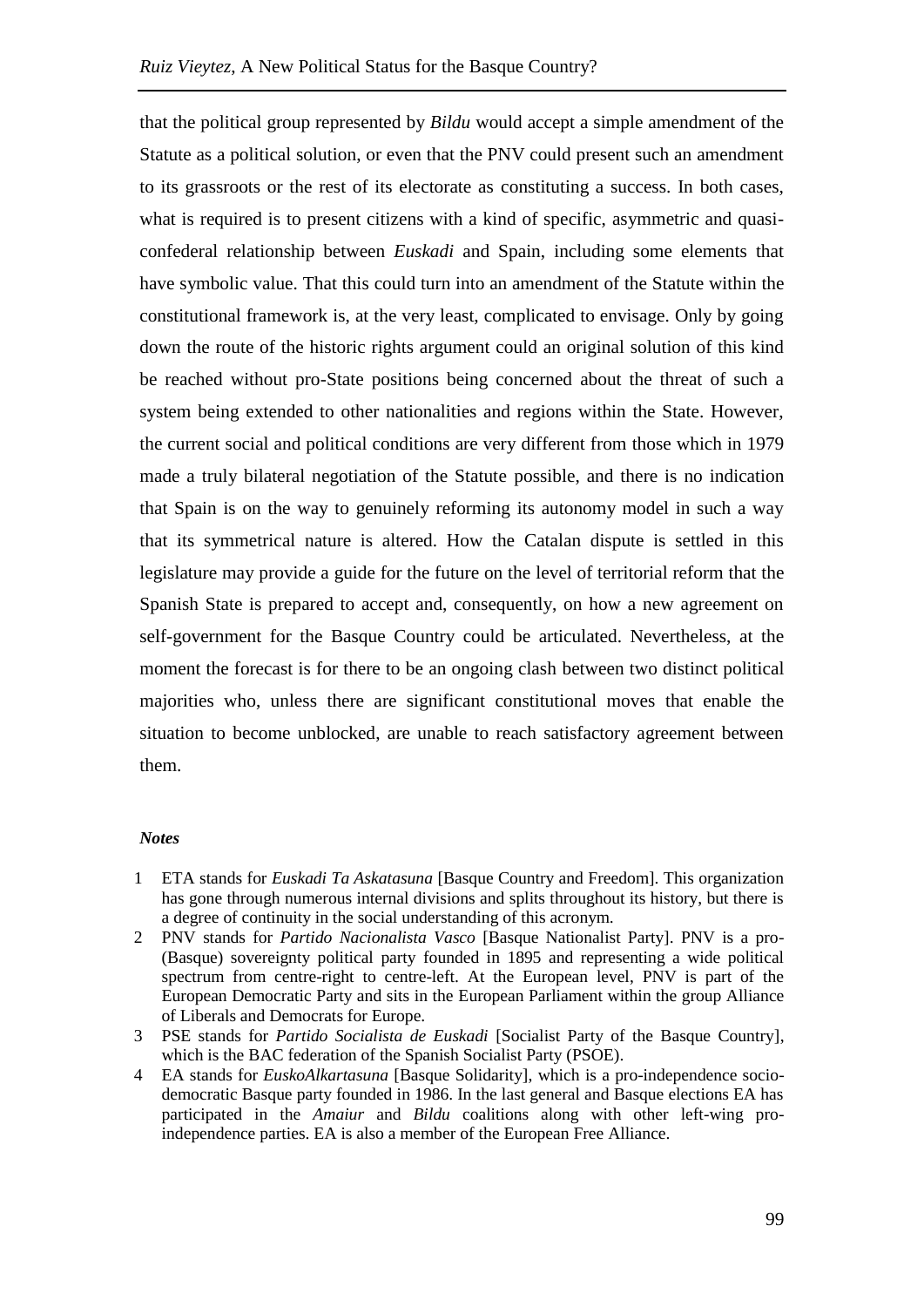- 5 EE stands for *EuskadikoEzkerra* [Left of the Basque Country], which was an independent left-wing nationalist party that in 1993 officially merged with the PSE after a severe internal split.
- 6 IU stands for *IzquierdaUnida* [United Left], whose Basque branch has been named *EzkerBatua* [United Left] and *EzkerAnitza* [Plural Left] is a state-level left-wing coalition. The biggest party within the coalition is the Spanish Communist Party. This coalition makes part of the European Unitary Left.
- 7 The expression refers to the succession of banned political parties like *Batasuna, HerriBatasuna, EuskalHerritarrok* or *PartidoComunista de lasTierrasVascas*, among others. This political sector is today organized around the new Party *Sortu* [Create] and within the coalitions *Amaiur* and *Bildu*.
- 8 PP stands for *Partido Popular* [Popular Party], which is the main right and centre-right wing political force in Spain and a member of the European People's Party.
- 9 *Bildu* is a pro-independence left-wing coalition that includes the Basque nationalist left, EA and other minor parties like *Aralar* and *Alternatiba*.
- 10 Bilbao Ría 2000 was a public company with the involvement of all major public institutions at different levels: Spanish government, Basque government, Biscayan government, Bilbao and Barakaldo municipalities, and the different public railway companies. For several years it promoted big urban operations in the metropolitan area of Bilbao, with a considerable success in regenerating urban spaces and building new city equipment.
- 11 Sociological surveys show a progressive decline of interest for politics. *See* the last data within Gobierno Vasco, Gabinete de Prospecciones Sociológicas*, Sociómetro Vasco no. 52 , 'La crisis y el mercado laboral'* [Basque Sociometer no. 52, 'Crisis and Labour market'], 2013, at p. 69, available at [http://www.lehendakaritza.ejgv.euskadi.net/contenidos/informe\\_estudio/sociometro\\_vasco](http://www.lehendakaritza.ejgv.euskadi.net/contenidos/informe_estudio/sociometro_vasco_52/es_soc52/adjuntos/13sv52.pdf) [\\_52/es\\_soc52/adjuntos/13sv52.pdf.](http://www.lehendakaritza.ejgv.euskadi.net/contenidos/informe_estudio/sociometro_vasco_52/es_soc52/adjuntos/13sv52.pdf)
- 12 The exact scope of the "right to decide" is not detailed in the program. It simply refers to the fact that the citizens of the Basque Country are to decide about the country's new "political status". The meaning of "political status" also remains undefined.
- 13*.* UPD stands for *Unión Progreso y Democracia* [Union, Progress and Democracy], which is a centralist centre-left wing Spanish party that has a single member in the Basque Parliament.
- 14 A wide political consensus at the Catalan level was the basis for a substantial amendment to the Catalan Statute in 2003. In the version that came out from the Catalan Parliament, with the support of 88% of Catalan members of parliament, Catalonia was declared as a nation. This and many other relevant points were, however, modified in the process of negotiation within the central parliament. The final version of the Statute, submitted to referendum of the Catalan people in 2006 was severely different from the first draft. However, the new Statute was challenged before the Constitutional Court by the Popular Party, several neighbor regions and the Spanish Ombudsman. The Constitutional Court, in 2010, ruled out several parts of the new Statute and made restrictive interpretations of many other articles, what generated a strong reaction in the Catalan society. Since that moment, an important secessionist movement has developed in Catalonia and most of the Catalan political forces are committed to celebrate a referendum of self-determination in 2014, which is fiercely opposed by the two big Spanish parties and central institutions.
- 15 These historical nationalities are not explicitly defined in the Constitution, but Transitory Provision number 2 refers to those territories that in the past (*i.e.* in the period of the Second Republic, 1931-1939) ratified by referendum an Statute of Autonomy, this is to say, Catalonia, *Euskadi* and Galicia.
- 16 The ordinary way for a given region to accede to autonomy is foreseen in Article 143 of the Constitution. A faster track, implying a higher level of powers from the beginning and some additional institutions, is regulated in Article 151. This fast track would have almost automatically applied to the "historical nationalities" (those indirectly referred by second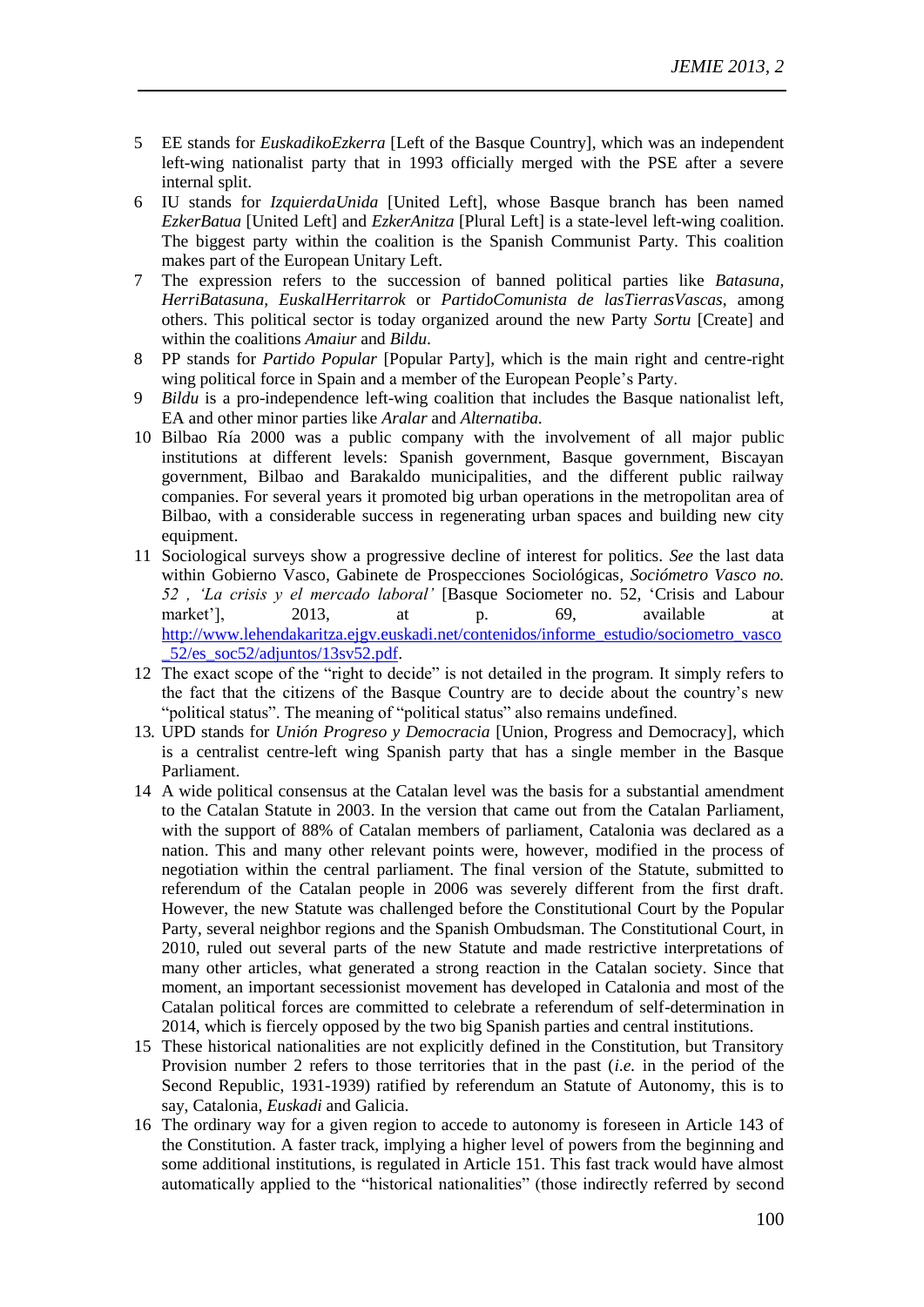transitory provision), but it remained open to any other regions that would show an strong wish for immediate and substantial autonomy, as it would later happen with Andalusia.

- 17 Apart from the specific situation of Ceuta and Melilla, two Spanish enclaves in the northern coast of Morocco. The formal status of these two cities is that of "autonomous cities", but in practice they are just reinforced municipalities, not Autonomous Communities.
- 18 Basque Country, Catalonia, Galicia, Andalusia, Valencia, Canary Islands and Navarre.
- 19 Chartered or historic rights correspond to the four historic territories with "fueros" (Biscay, Gipuzkoa, Alava and Navarre), according to Additional Provision 1 of the Spanish Constitution, which recognizes (therefore, does not create *ex novo*) and guarantees such rights. These four territories compose today two different Autonomous Communities: Basque Country and Navarra.
- 20 Others more cautiously prefer to say that it is a decentralized State that resembles federal models (Pérez Tremps, 2002: 298).
- 21 For his part, Aparicio Pérez does not set the federal State against the unitary State but the complex or composite State against the unitary (Aparicio Pérez, 1998: 252).
- 22 The Spanish Constitution does not define the territorial model, but in Spain the expression "Estado autonómico" or "Estado de las Autonomías" [State of the Autonomies] has been adopted for that purpose. It also allows differentiating the Spanish system from those of the federal States, on the one hand, and from unitary models on the other.
- 23 In fact, this is the bulk of the last reform proposed by the current leader of the PSOE as an instrument to overcome the disputes between the Catalan approach to the right to decide and the rest of the country. It can be stated that today the two big formations of the Spanish left, PSOE and IU, are in favor of an expressly formulated federal model.
- 24 *See* note [17.](#page-7-0)
- 25 *See* note [19.](#page-7-1)
- 26 Some authors argue that the Spanish model tends to be permanently open and that symmetry is one of its characteristic features (Torres del Moral, 1998: 718; Pomed Sánchez, 1999: 63).
- 27 It states: 'The Constitution is based on the indissoluble unity of the Spanish Nation, the common and indivisible fatherland of all Spaniards, and recognizes and guarantees the right to autonomy of the nationalities and regions of which it is composed and the solidarity among all of them.'
- 28 It should be noted, however, that the 1978 Constitution introduced an assumption of linguistic pluralism. Article 3 of the Constitution recognizes languages other than Spanish, and the possibility for them to become co-official, but only in their Autonomous Communities. This can be seen as an important step forward in the sphere of linguistic pluralism (Arzoz, 2012: 180). The degree of linguistic pluralism in Spain is one of the highest in Europe, considering the number and/or percentage of people having a mother tongue different from the official language of the state. In absolute terms, Spain would be the most plural country in Europe after the Russian Federation, and in percentages, Spain would be very close to Switzerland and only clearly behind Belgium.
- 29 Not to be confused with the historic territories, indirectly referred in the Additional Provision 1 (*see* note [15\)](#page-4-0), that make up the Autonomous Communities of Basque Country and Navarre. In this case, Historic Communities tend to define those indirectly mentioned in Transitional Provision 2, the ones that held an autonomy referendum in the past, *i.e.*, the period of the Second Republic (1931-1939)(see note 15).
- 30 Judgment of the Constitutional Court no. 31/2010, of 28 June 2010.
- 31 Additional Provision 2 of the Statute of the Community of Valencia (Organic Law 1/2006, of 10 April, on Amendment of Organic Law 5/1982, of 1 July, on the Statute of Autonomy of the Community of Valencia) states as follows:
	- 1. Any amendment to State legislation which, in general and at national level, entails an extension of the powers of the Autonomous Communities shall apply to the Community of Valencia, its powers thereby being deemed to have been extended.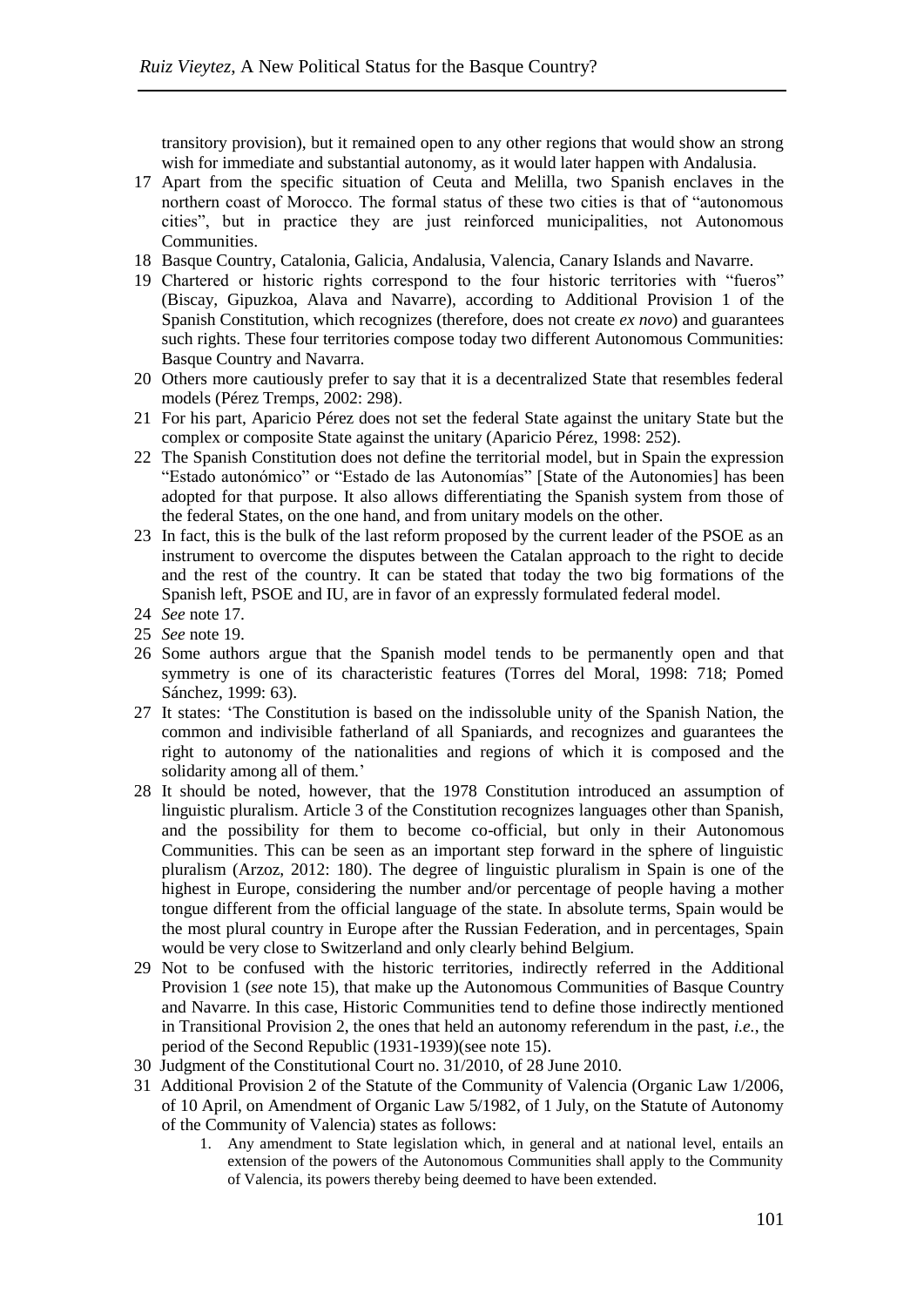- 2. The Community of Valencia shall ensure that the level of self-government established in this Statute is upgraded in terms of equality with the other Autonomous Communities.
- 3. To this end, any extension of the powers of the Autonomous Communities that have not been adopted in this Statute or not previously attributed, transferred or delegated to the Community of Valencia shall, where necessary, oblige the legitimate institutions of selfgovernment to instigate appropriate initiatives to bring about such upgrading.
- 32 Centro de Investigaciones Sociológicas, *Barómetro de Julio, Estudio nº 2951* [Barometer of July, Survey no. 2952], July 2012, p. 14, available at [www.cis.es.](http://www.cis.es/)
- 33 Baròmetre d' Opinió Política [Barometer of Public Opinion], 2a onada 2012, available at: <http://www.ceo.gencat.cat/ceop/AppJava/pages> .
- 34 A number of judges during this process were accused of been politically aligned with one side or the other.
- 35 In July 2013 a big debate arose in the media when it was known that the recently elected president of the Constitutional Court, Francisco Pérez de los Cobos Orihuel, was in fact a member of the Popular Party, and had hidden this condition during the appointment process in parliament.
- 36 Judgment of the Constitutional Court no. 103/2008, of 11 September 2008.
- 37 These concern, in particular, the Judgments of the Constitutional Court Nº 247/2007, of 12 December 2007 (concerning the Statute of Autonomy of the Community of Valencia); Nº 103/2008, of 11 September 2008 (on the consultation law in the Basque Country); and  $N^{\circ}$ 31/2010, of 28 June 2010 (on the Statute of Autonomy of Catalonia).
- 38 Spanish Constitutional system is very reluctant to direct democracy mechanisms. Referenda are rare, merely consultative, and can only be proposed by the prime minister with the consent of the Chamber of Deputies (many municipalities have had severe problems in implementing locally relevant referenda; so far only two national referenda have taken place in relation with the permanence of Spain in NATO in 1986 and with the failed European Constitution in 2005). The use of a jury in criminal proceedings is also very strictly implemented, and the possibility for popular legislative initiatives clearly discouraged with thematic and procedural restrictions.
- 39 The expression "free association", as distinguished from "free state", was used in the 2004 draft Basque Statute.
- 40 Judgment of the International Court of Justice in the case of East Timor: *Case concerning East Timor*, ICJ Reports (1995), p. 102.
- 41 Again, following Falk, 'what makes the right to self-determination so difficult to clarify is that its exercise involves a clash of fundamental world order principles. On the one side is the basic geopolitical norm that the existing array of states is close to the maximum that can be accommodated within existing diplomatic frameworks … On the other side of selfdetermination is the sense that peoples should be treated equally and that since some peoples have the benefit of statehood, others should be entitled as well.' (Falk, 2002: 31).
- 42 There was a much higher abstention rate in the Basque Country than the Spanish average and the support obtained by the Constitution as just 30% of the electorate compared to a 60% average in the whole country.
- 43 This expression refers to the traditional system of public and private law that was present in each of the four Basque territories (Biscay, Gipuzkoa, Alava and Navarre) until the nineteenth century, including specific institutions like parliaments, governments, judicial authorities, police forces and treasuries. This chartered system was finally abolished in 1876 through a Spanish law that was explicitly abrogated by the 1978 Constitution. *See* note 19.
- 44 At the same time, the debates about the possibility of holding a referendum in the Basque Country (or Catalonia) on sovereignty issues are also heated. However, the constitutional framework does not seem to ban this possibility, since Article 92 of the Spanish Constitution foresees the possibility of calling for consultative referenda on issues of political importance. The power to call the referendum is in fact of the Prime Minister, with the consent of the Lower Chamber of Parliament.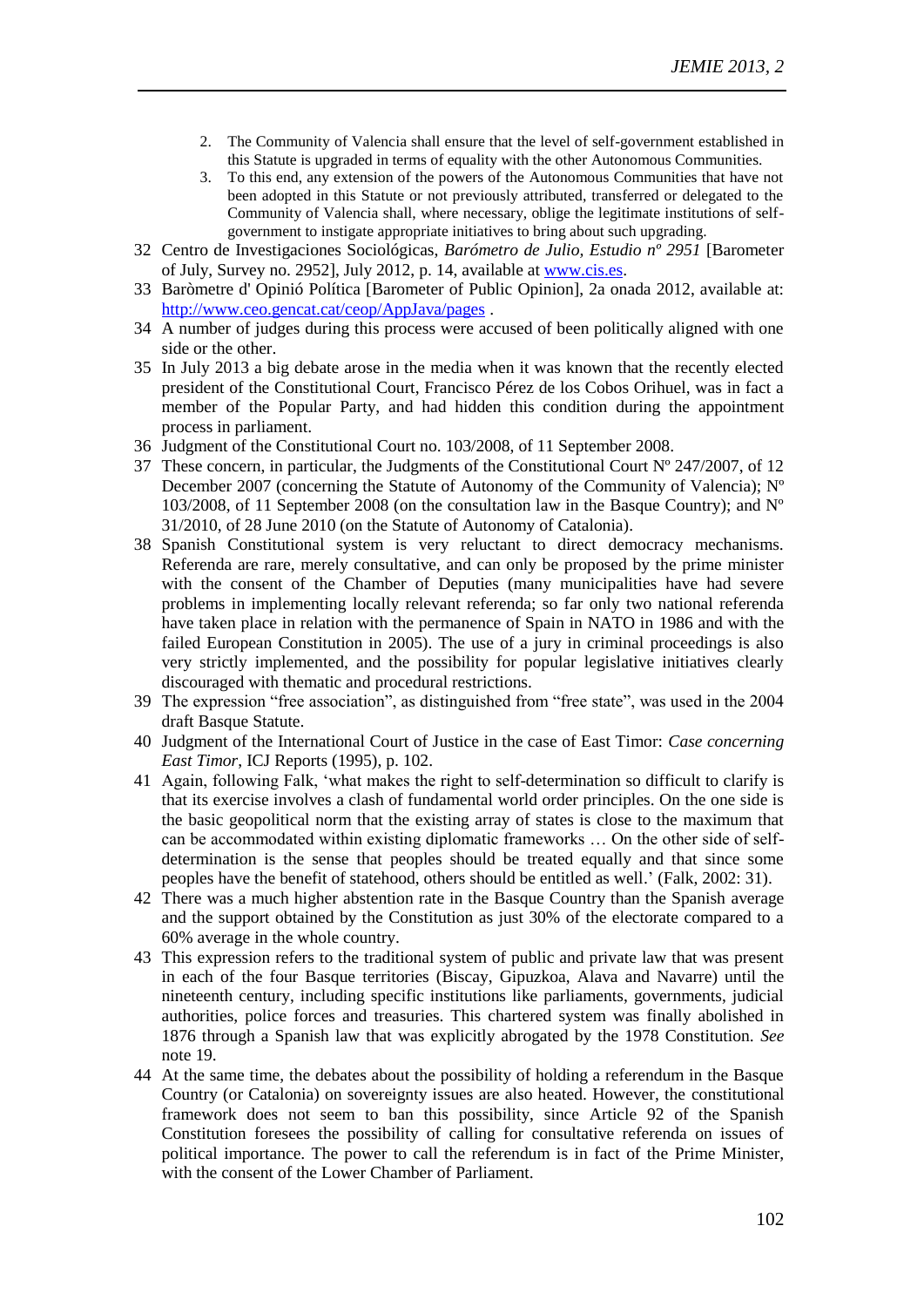- 45 The exact wording of this additional provision is the following: the acceptance of the system of autonomy established in this Statute does not imply that the Basque People waive the rights that as such may have accrued to them in virtue of their history and which may be updated in accordance with the stipulations of the legal system.
- 46 Judgments of the Constitutional Court no. 11/1984, no. 16/1984, no. 124/1984, no. 6/1988, no. 140/1990, and no. 88/1993 (*see* note 1[928\)](#page-8-0).
- 47 Navarre is recognized as one of the four historic territories with chartered rights. It also has the right to be included within the Basque Autonomous Community, through the decision of its parliamentary body and a popular referendum. However, the majority presence in Navarre of the Spanish-oriented parties (including the regionally based and strongly anti-Basque formation Unión del Pueblo Navarro –UPN: Union of Navarrese People) justifies the fact that these options have never been exerted.

#### *References*

- Acierno, Silvia, Cruz, Julio Baquero. 'The Order of the Spanish Constitutional Court on the Proposal to Convert the Basque Country into a Freely Associated Community: Keeping Hands Off Constitutional Politics'. *International Journal of Constitutional Law* 3(4) (2005): 687-695.
- Aja, Eliseo. *El Estado autonómico. Federalismo y hechos diferenciales* [The State of Autonomies. Federalism and Differential Facts]. Madrid: Alianza, 2003.
- Alvarez Conde, Enrique. *Curso de Derecho constitucional, vol. II. Los órganos constitucionales. El Estado autonómico* [Textbook on Constitutional Law; Constitutional Bodies. The State of Autonomies], 3<sup>rd</sup> ed. Madrid: Tecnos, 2000.
- Aparicio Pérez, Miguel Angel (ed.). *Temas de Derecho constitucional* (I) [Lectures of Constitutional Law]. Barcelona: Cedec, 1998.
- Arzoz, Xabier. 'New Developments in Spanish Federalism'. *L'Europe en formation. Revue d'études sur la construction européenne et le fédéralisme* [Europe in Formation. Journal of Studies on European Construction and Federalism] 363 (2012): 179-188.
- Bon, Pierre. 'La Constitución española en el marco del constitucionalismo contemporáneo' [Spanish Constitutions in the Framework of Contemporary Constitutionalism]. *Revista Española de Derecho Constitucional* [Spanish Journal of Constitutional Law] 69 (2003): 13-29.
- Caño, Javier. *Teoría institucional del Estatuto Vasco. Concepción institucional e interpretación normativo-institucional del Estatuto de Autonomía del País Vasco*  [Institutional Theory of the Basque Statute. Institutional Conception and Legal-Institutional Interpretation of the Basque Statute of Autonomy]. Bilbao: Universidad de Deusto, 1997.
- Castellá Andreu, Josep M. 'La sentenciadel Tribunal Constitucional 31/2010, sobre el Estatuto de Autonomía de Cataluña y susignificado para el futuro del Estado autonómico' [The 31/2010 Judgment of the Constitutional Court and its Meaning for the Future of the State of Autonomies], paper published by the Foundation Ciudadanía y Valores (2010), available at:

[http://www.funciva.org/uploads/ficheros\\_documentos/1284366523\\_sentencia\\_del\\_tc.\\_j](http://www.funciva.org/uploads/ficheros_documentos/1284366523_sentencia_del_tc._josep_maria_castella.pdf) [osep\\_maria\\_castella.pdf.](http://www.funciva.org/uploads/ficheros_documentos/1284366523_sentencia_del_tc._josep_maria_castella.pdf)

- Costa-Font, Joan and Ramon Tremosa-Balcells. 'Support for State Opting Out and Stateless National Identity in the Basque Country'. *Journal of Socio-Economics* 37(6) (2008): 2464-2477.
- De Miguel Bárcena, Josu. 'Variaciones contemporáneas del derecho de autodeterminación: el derecho a decidir y la propuesta de reforma del Estatuto de Autonomía del País Vasco' [Contemporary Variations of the Right to Self-determination and the Proposal to Reform the Basque Statute of Autonomy]. *Anuario da Facultade de Dereito da*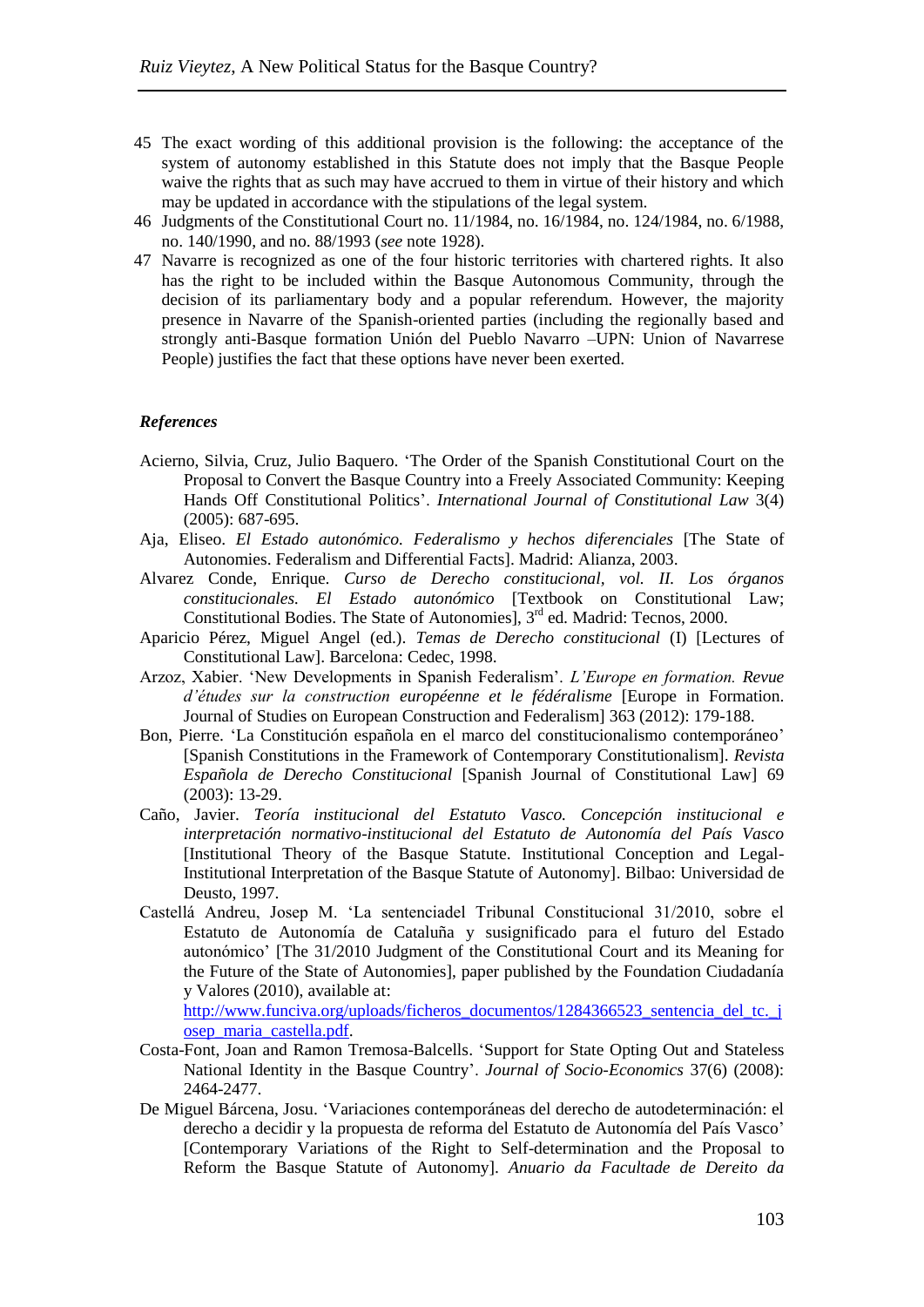*Universidade da Coruña* [Yearbook of the Law Faculty of the University of A Coruña] 10(2006): 261-278.

- Díez Medrano, Juan. *Naciones divididas. Clase, política y nacionalismo en el País Vasco y Cataluña* [Divided Nations. Class, Politics and Nationalism in the Basque Country and Catalonia].Madrid: Centro de Investigaciones Sociológicas, 1999.
- Ezeizabarrena, Xabier. *Sub-State Entities & Co-sovereignty within the EU: an Approach from the Basque Country*. Saarbrücken: Lap Lambert Academic Publishing, 2012.
- Falk, Richard. 'Self-Determination under International Law: The Coherence of Doctrine versus the Incoherence of Experience'. In *The Self-Determination of Peoples. Community, Nation and State in an Interdependent World*, ed. Wolfgang Danspeckgruber, Page-Page. London: Lynne Rienner Publishers, 2002, 31-66.
- García-Álvarez, Jacobo and Juan-Manuel Trillo-Santamaría. 'Between Regional Spaces and Spaces of Regionalism: Cross-border Region Building in the Spanish "State of the Autonomies"'. *Regional Studies* 47(1) (2013): 104-115.
- Grau, Mireia. 'Self-government Reforms and Public Support for Spain's Territorial Model: Changes and Stability (1992-2010)'. *Revista d'Estudis Autonòmics i Federals* [Journal on Autonomy and Regional Studies] 13 (2011): 186-214.
- Kallonen, Markko and Eduardo J. Ruiz-Vieytez. 'Territorial Autonomy and European National Minorities: South Tyrol, the Basque Country and the Aland Islands'. *European Yearbook of Minority Issues* 2 (2004): 247-281.
- Keating, Michael. 'Rethinking Sovereignty. Independence-lite, Devolution-max and National Accommodation'. *Revista d' Estudis Autonòmics i Federals* [Journal on Autonomy and Regional Studies] 16 (2012): 9-29.
- \_\_\_\_\_. 'Rival Nationalisms in a Plurinational State: Spain, Catalonia and the Basque Country'. In *Constitutional Design for Divided Societies: Integration or Accommodation?*, ed. Sujit Choudhry, 316-341. Oxford: Oxford University Press, 2008.
	- \_\_\_\_\_, and Alex Wilson. 'Renegotiating the State of Autonomies: Statute Reform and Multilevel Politics in Spain'. *West European Politics* 32(3) (2009): 536-558.
- Linz, Juan. 'Politics in a Multi-lingual Society with a Dominant World Language: The Case of Spain'. In *Les états multilingues: problèmes et solutions* [Multilingual States : problems and solutions], eds. Jean-Guy Savard and Richard Wigneault, 367-444. Québec: presses de l'université Laval, 1975.
- Llera, Francisco. 'Spain: Identity Boundaries and Political Reconstruction. *Nationalism and Ethnic Politics* 15(3/4) (2009): 305-335.
- López Mira, AlvaroXose. 'Veinticinco años de Estado autonómico: una mala solución organizativa para un problema político' [25 Years of State Autonomies: A Bad Organization Solution for a Political Problem]. *Revista de Derecho Político* [Journal on Political Law] 58-59 (2003-2004): 737-748.
- Mancini, Susanna. 'Rethinking the Boundaries of Democratic Secession: Liberalism, Nationalism, and the Right of Minorities to Self-determination'. *International Journal of Constitutional Law* 6(3-4) (2008): 553-584.
- Martínez Herrera, Enric and Thomas Jeffrey Miley. 'The Constitution and the Politics of National Identity in Contemporary Spain'. *Nations and Nationalism* 16(1) (2010): 6-30.
- Moreno, Luis. *La federalización de España. Poder político y territorio* [The Federalization of Spain. Political Power and Territory], 2<sup>nd</sup> ed. Madrid: Siglo XXI, 2008.
- Munro, Colin. 'Scottish Devolution: Accommodating a Restless Nation'. *International Journal on Minority and Group Rights* (6) (1999): 97-119.
- Núñez Seixas, Xose. 'Proyectos federales de los nacionalismos subestatales en España, o el discreto encanto de la asimetría' [Federal Projects of the Substate Nationalisms in Spain or the Discreet Attraction of Asymmetry]. In *Federalismo y cuestión federal en EspañaI*, ed. Manuel*.* Chust, 199-235. Castellón: UniversitatJaume I, 2004.